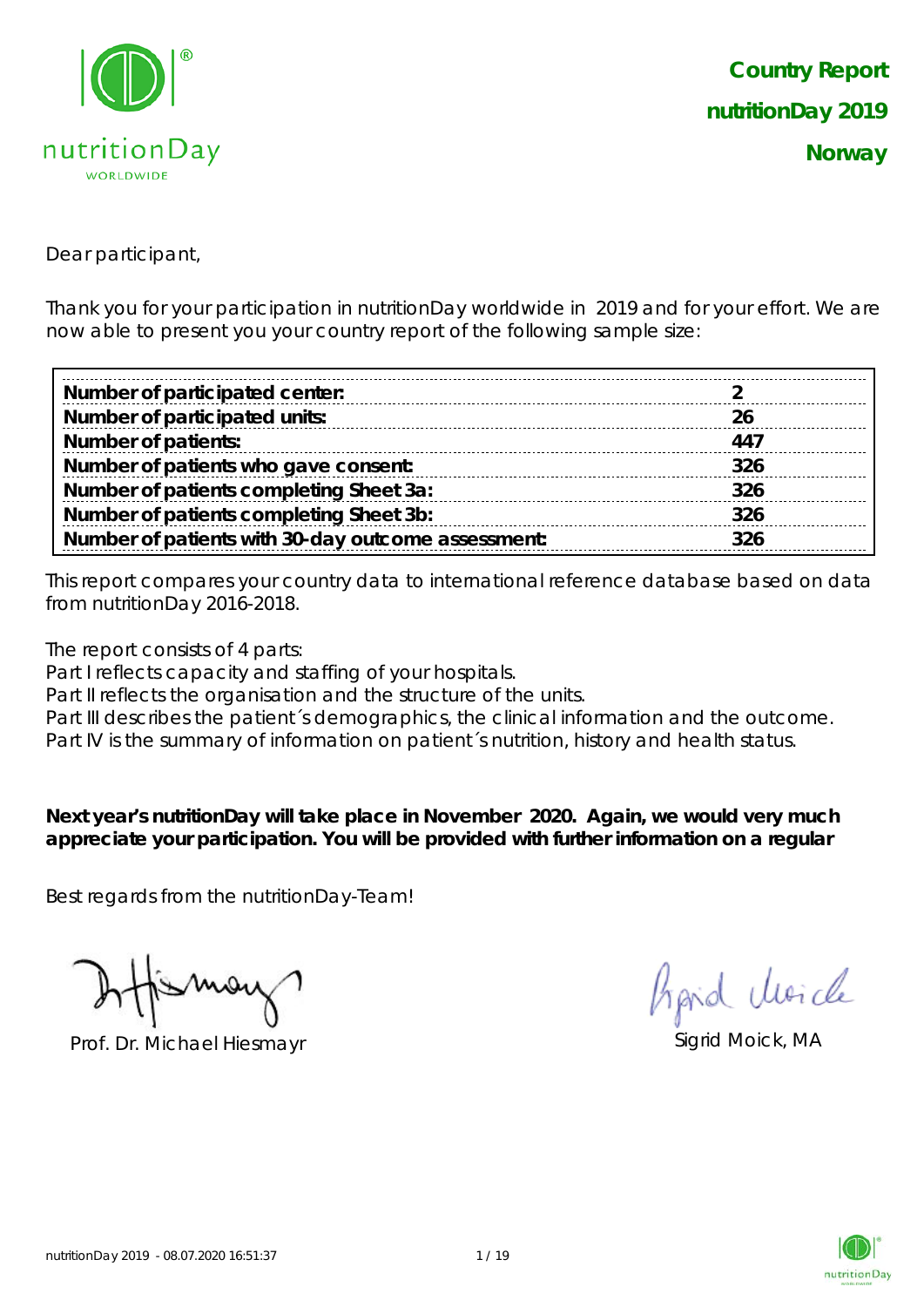# *I. Hospital capacity and staffing ("Hospital sheet")*

|                                                                                    | <b>YOUR RESULTS</b> | <b>REFERENCE RESULTS</b> |
|------------------------------------------------------------------------------------|---------------------|--------------------------|
| 1. Total number of beds in hospital                                                | 710 [610-810]       | 333 [194-630]            |
| 2. Total number of admissions in the hospital last<br>year                         |                     | 18005 [9101-36130]       |
| 3. Total number of staff in the hospital                                           |                     |                          |
| <b>Total medical doctors</b>                                                       |                     | 173 [80-399]             |
| <b>Medical specialists</b>                                                         |                     | 116 [53-250]             |
| Medical non-specialists                                                            | $\overline{a}$      | 37 [14-84]               |
| <b>Nurses</b>                                                                      |                     | 420 [183-836]            |
| <b>Dieticians</b>                                                                  |                     | $5[2-9]$                 |
| <b>Nutritionists</b>                                                               |                     | $1[0-4]$                 |
| Pharmacists                                                                        |                     | $7[4-21]$                |
| Kitchen staff                                                                      |                     | 31 [15-59]               |
|                                                                                    |                     |                          |
| <b>Full time equivalent</b>                                                        |                     |                          |
| <b>Total medical doctors</b>                                                       | -                   | 148 [60-373]             |
| <b>Medical specialists</b>                                                         |                     | 98 [45-251]              |
| Medical non-specialists                                                            | $\overline{a}$      | 36 [11-99]               |
| <b>Nurses</b>                                                                      |                     | 364 [180-788]            |
| <b>Dieticians</b>                                                                  |                     | $5[2-8]$                 |
| <b>Nutritionists</b>                                                               |                     | $1[0-3]$                 |
| Pharmacists                                                                        |                     | $6[3-18]$                |
| Kitchen staff                                                                      |                     | 29 [15-55]               |
|                                                                                    |                     |                          |
| 4. Does the hospital have a nutrition care strategy?                               |                     | 498 (79,4%) Yes          |
|                                                                                    |                     |                          |
| 5. Which nutrition-related standards or routine activities exist in your hospital? |                     |                          |
| Nutrition training is available                                                    | $0(0,0\%)$ Yes      | 434 (66,7%) Yes          |
| Nutrition steering committee is available                                          | $0(0,0\%)$ Yes      | 388 (59,6%) Yes          |
| Quality indicators are recorded and reported to national<br>or regional level      | $0(0,0\%)$ Yes      | 263 (40,4%) Yes          |
| Quality indicators are used for internal benchmarking                              | $0(0,0\%)$ Yes      | 337 (51,8%) Yes          |
| Patient feedback about food and food service is collected<br>using a questionnaire | $0(0,0\%)$ Yes      | 475 (73,0%) Yes          |
| None                                                                               | $0(0,0\%)$ Yes      | 30 (4,6%) Yes            |
| No answer given                                                                    | 2 (100,0%)          | 24 (3,7%)                |

#### **6. Which codes are available /routinely used in your hospital for billing and reimbursement purposes?**

**Codes available** Nutrition Support 0 (0,0%) Yes 313 (48,1%) Yes

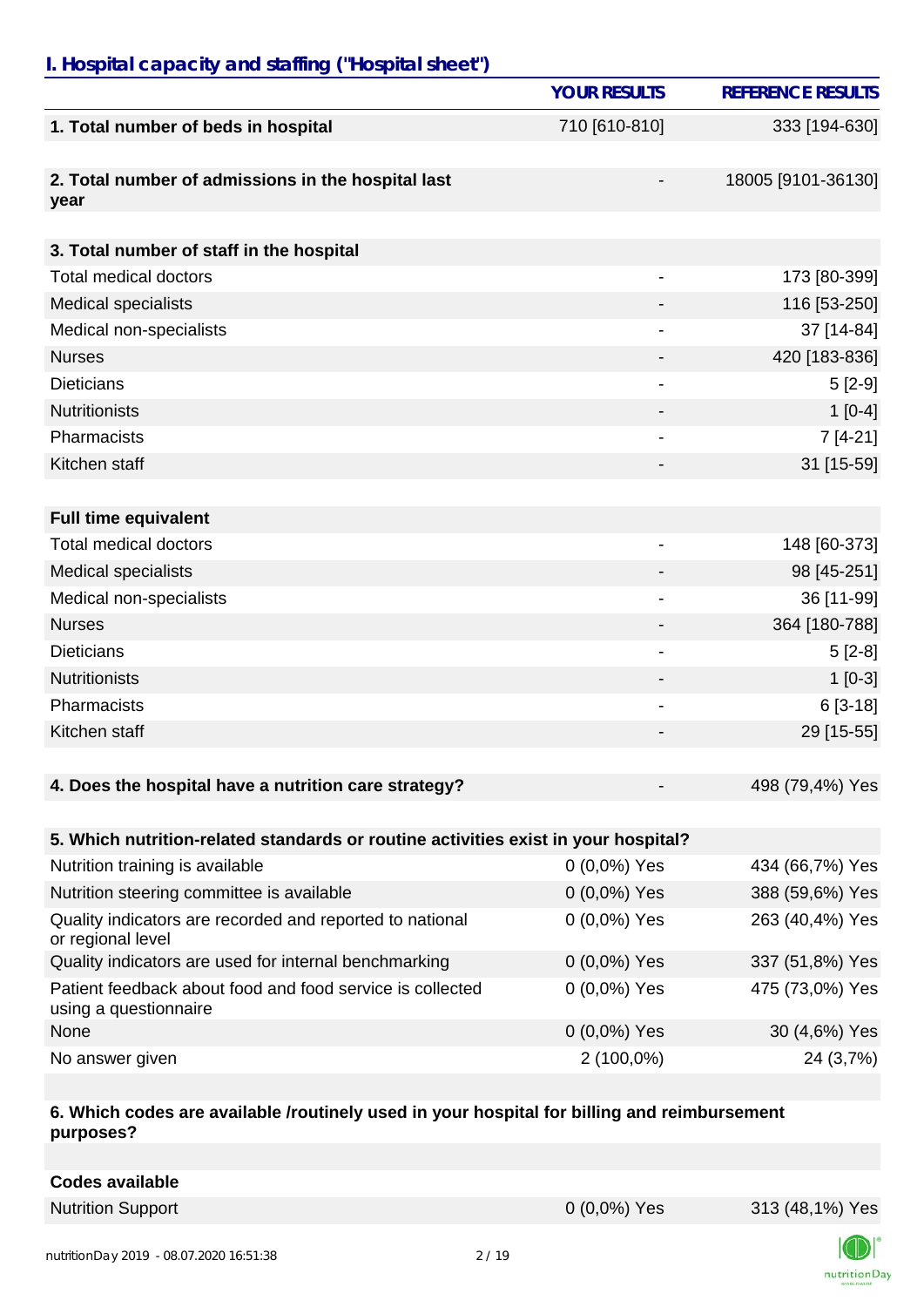| Oral nutrition supplements                                | 0 (0,0%) Yes   | 239 (36,7%) Yes |
|-----------------------------------------------------------|----------------|-----------------|
| Parenteral nutrition                                      | 0 (0,0%) Yes   | 375 (57,6%) Yes |
| <b>Enteral nutrition</b>                                  | 0 (0,0%) Yes   | 334 (51,3%) Yes |
| Dietary counseling                                        | 0 (0,0%) Yes   | 235 (36,1%) Yes |
| Specific dietary interventions                            | 0 (0,0%) Yes   | 181 (27,8%) Yes |
| Screening for malnutrition                                | 0 (0,0%) Yes   | 187 (28,7%) Yes |
| <b>Risk of malnutrition</b>                               | 0 (0,0%) Yes   | 160 (24,6%) Yes |
| Malnutrition (in general)                                 | 0 (0,0%) Yes   | 294 (45,2%) Yes |
| Severity of malnutrition (i.e. mild, moderate, severe)    | 0 (0,0%) Yes   | 280 (43,0%) Yes |
| No information available from billing/finance/controlling | $0(0,0\%)$ Yes | 109 (16,7%) Yes |
| No answer given                                           |                | 42 (6,5%)       |
|                                                           |                |                 |
| <b>Codes routinely used</b>                               |                |                 |
| <b>Nutrition Support</b>                                  | 0 (0,0%) Yes   | 270 (41,5%) Yes |
| Oral nutrition supplements                                | 0 (0,0%) Yes   | 209 (32,1%) Yes |
| Parenteral nutrition                                      | 0 (0,0%) Yes   | 343 (52,7%) Yes |
| <b>Enteral nutrition</b>                                  | 0 (0,0%) Yes   | 307 (47,2%) Yes |
| Dietary counseling                                        | 0 (0,0%) Yes   | 198 (30,4%) Yes |
| Specific dietary interventions                            | 0 (0,0%) Yes   | 159 (24,4%) Yes |
| Screening for malnutrition                                | 0 (0,0%) Yes   | 149 (22,9%) Yes |
| <b>Risk of malnutrition</b>                               | $0(0,0\%)$ Yes | 128 (19,7%) Yes |
| Malnutrition (in general)                                 | 0 (0,0%) Yes   | 255 (39,2%) Yes |
| Severity of malnutrition (i.e. mild, moderate, severe)    | 0 (0,0%) Yes   | 242 (37,2%) Yes |
| No information available from billing/finance/controlling | $0(0,0\%)$ Yes | 120 (18,4%) Yes |
| No answer given                                           |                | 53 (8,1%)       |

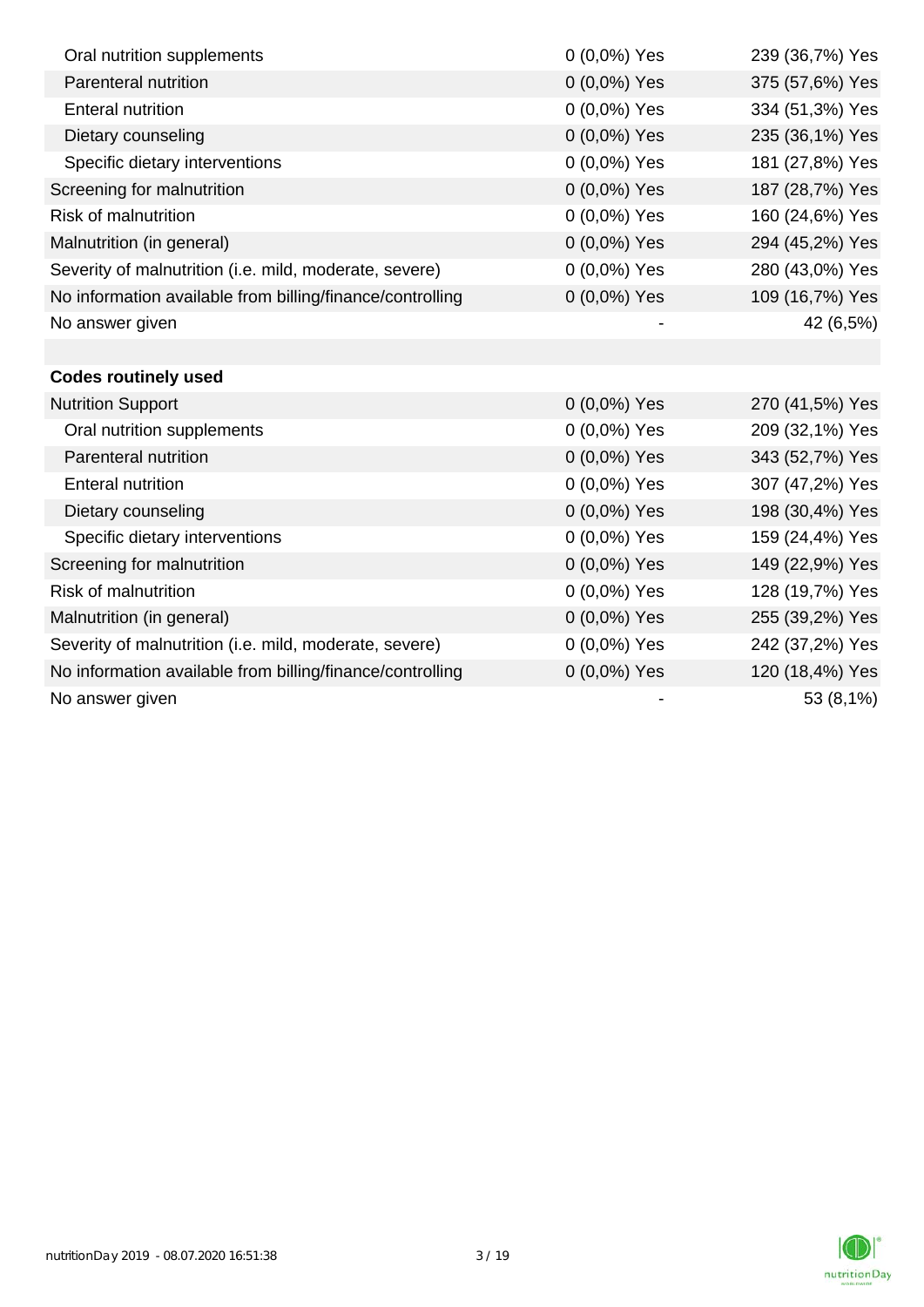## *II. Unit organisation and structures ("Sheet 1a/1b")*

|                                                   | <b>YOUR RESULTS</b> | <b>REFERENCE RESULTS</b> |
|---------------------------------------------------|---------------------|--------------------------|
|                                                   |                     |                          |
| Internal Medicine / General                       | $0(0,0\%)$          | 21.1%                    |
| Internal Medicine / Cardiology                    | 4(15,4%)            | 4.3%                     |
| Internal Medicine / Gastroenterology & hepatology | 1(3,8%)             | 7.8%                     |
| <b>Internal Medicine / Geriatrics</b>             | $0(0,0\%)$          | 9.7%                     |
| Internal Medicine / Infectious diseases           | $0(0,0\%)$          | 0.6%                     |
| Internal Medicine / Nephrology                    | $0(0,0\%)$          | 1.2%                     |
| Internal Medicine / Oncology (incl. radiotherapy) | 3(11,5%)            | 8.1%                     |
| Interdisciplinary                                 | $0(0,0\%)$          | 3.4%                     |
| Long term care                                    | 2(7,7%)             | 2.0%                     |
| Neurology                                         | 1(3,8%)             | 3.6%                     |
| Surgery / General                                 | 4(15,4%)            | 15.7%                    |
| Surgery/ Cardiac/Vascular/Thoracic                | 3(11,5%)            | 1.4%                     |
| Surgery / Neurosurgery                            | $0(0,0\%)$          | 0.9%                     |
| Surgery / Orthopedic                              | 1(3,8%)             | 4.2%                     |
| Trauma                                            | 1(3,8%)             | 0.9%                     |
| Ear Nose Throat (ENT)                             | $0(0,0\%)$          | 1.7%                     |
| Gynecology / Obstetrics                           | $0(0,0\%)$          | 1.4%                     |
| Pediatrics                                        | $0(0,0\%)$          | 0.1%                     |
| Psychiatry                                        | 5(19,2%)            | 0.9%                     |
| <b>Others</b>                                     | 1(3,8%)             | 11.1%                    |
|                                                   |                     |                          |
| 2. Number of registered inpatients at noon        | 16 [14-23]          | 25 [19-32]               |
|                                                   |                     |                          |
| 3. Total bed capacity of the unit                 | 16 [15-26]          | 30 [24-40]               |
|                                                   |                     |                          |

## **4. Number of each type of staff in the unit for TODAY's morning shift**

| <b>Fully trained</b>                 |                          |          |
|--------------------------------------|--------------------------|----------|
| Medical doctors                      | $4[3-7]$                 | $4[2-7]$ |
| <b>Nurses</b>                        | $9[7-11]$                | $5[3-8]$ |
| Nursing aides                        | $\overline{\phantom{a}}$ | $2[1-4]$ |
| <b>Dieticians</b>                    |                          | $1[0-1]$ |
| <b>Nutritionists</b>                 | $\overline{\phantom{a}}$ | $0[0-1]$ |
| Administrative staff                 | $\overline{\phantom{a}}$ | $1[0-1]$ |
| Other staff involved in patient care | $\overline{\phantom{a}}$ | $1[0-2]$ |
|                                      |                          |          |
| In training                          |                          |          |
| <b>Medical doctors</b>               |                          | $1[0-3]$ |
| <b>Medical students</b>              | $\overline{\phantom{a}}$ | $0[0-2]$ |
| <b>Nurses</b>                        | -                        | $1[0-3]$ |
|                                      |                          |          |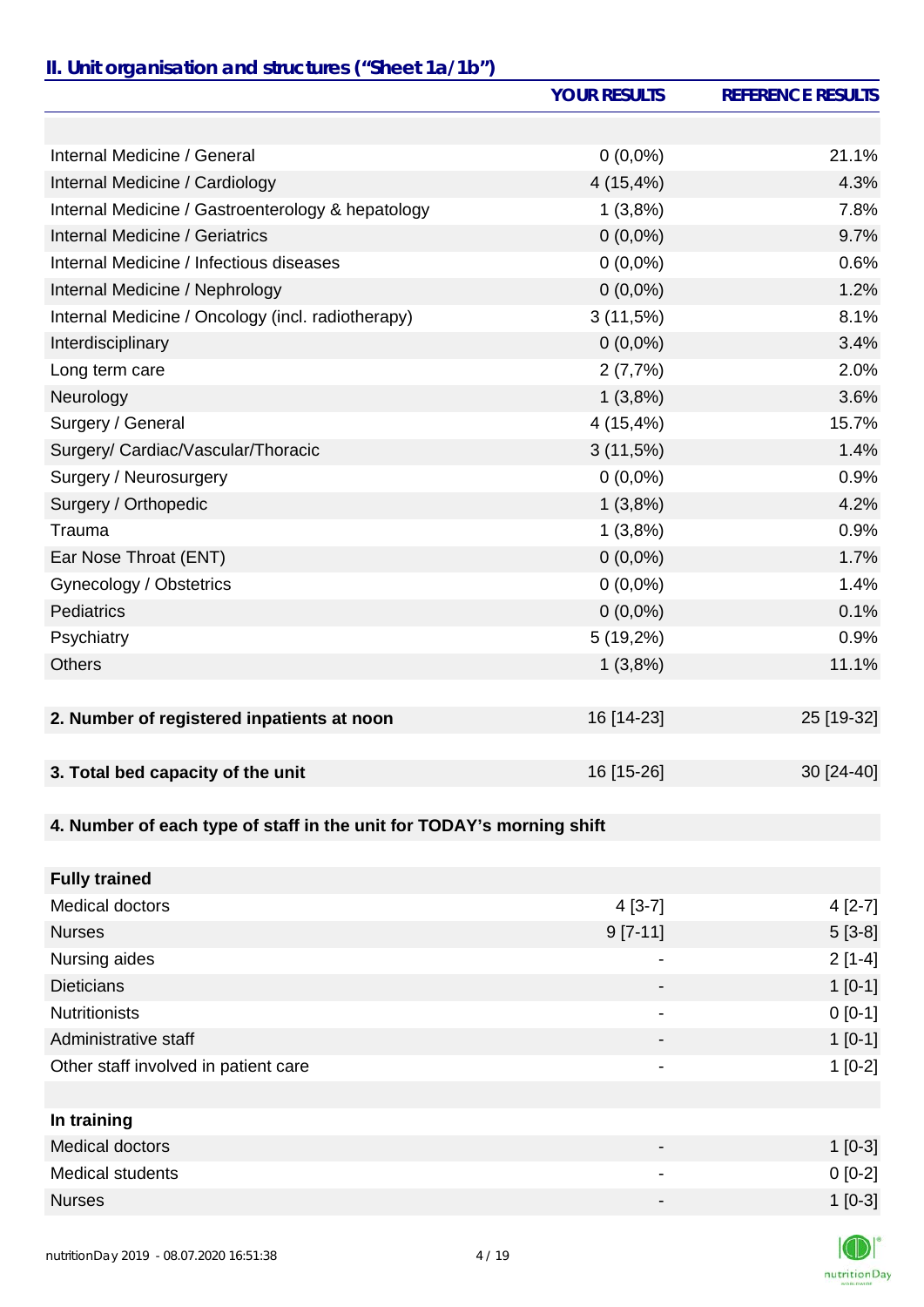| Nursing aides                                                                                       |                | $0[0-0]$         |
|-----------------------------------------------------------------------------------------------------|----------------|------------------|
| <b>Dieticians</b>                                                                                   |                | $0 [0-0]$        |
| <b>Nutritionists</b>                                                                                |                | $0[0-0]$         |
| Other staff involved in patient care                                                                |                | $0 [0-0]$        |
|                                                                                                     |                |                  |
| 5. Is there a nutrition support team in your hospital<br>available?                                 |                | 1018 (78,3%) Yes |
| 6. Does the unit have a nutrition care strategy?                                                    |                | 984 (75,7%) Yes  |
| 7. Is there a person in your unit responsible for<br>nutrition care?                                |                | 922 (70,9%) Yes  |
| 8. Is there a dietician, nutritionist or dietetic assistant<br>available for your unit?             | 18 (69,2%) Yes | 1239 (90,8%) Yes |
|                                                                                                     |                |                  |
| 9. Is specific staff responsible for providing feeding<br>assistance to patients during meal times? |                | 780 (60,0%) Yes  |
|                                                                                                     |                |                  |
| 10. How do you MAINLY screen/monitor patients for<br>malnutrition?                                  |                |                  |
| At admission                                                                                        |                |                  |
| No routine screening                                                                                | 3 (11,5%) Yes  | 109 (7,6%)       |
| No fixed criteria                                                                                   |                | 21 (1,5%)        |
| Experience / visual assessment only                                                                 | 1 (3,8%) Yes   | 102(7,1%)        |
| Weighing / BMI only                                                                                 | 4 (15,4%) Yes  | 201 (14,1%)      |
| <b>Nutritional Risk Screening (NRS) 2002</b>                                                        | 18 (69,2%) Yes | 462 (32,3%)      |
| Malnutrition Universal Screening Tool (MUST)                                                        |                | 81 (5,7%)        |
| Malnutrition Screening tool (MST)                                                                   |                | 115 (8,0%)       |
| <b>SNAQ</b>                                                                                         |                | 13 (0,91%)       |
| Other formal tool                                                                                   |                | 249 (17,4%)      |
| I do not know                                                                                       |                | 11 (0,77%)       |
| Missing                                                                                             |                | 66 (4,6%)        |
|                                                                                                     |                |                  |
| <b>During hospital stay</b>                                                                         |                |                  |
| No routine monitoring                                                                               | 1 (3,8%) Yes   | 133 (9,3%)       |
| No fixed criteria                                                                                   |                | 118 (8,3%)       |
| Experience / visual assessment only                                                                 | 8 (30,8%) Yes  | 235 (16,4%)      |
| Weighing / BMI only                                                                                 | 4 (15,4%) Yes  | 471 (32,9%)      |
| Other formal tool                                                                                   | 11 (42,3%) Yes | 375 (26,2%)      |
| I do not know                                                                                       | 2 (7,7%) Yes   | 32(2,2%)         |
| Missing                                                                                             |                | 66 (4,6%)        |
|                                                                                                     |                |                  |
| 11a. Do you routinely use guidelines or standards for<br>nutrition care?                            |                | 1043 (82,1%) Yes |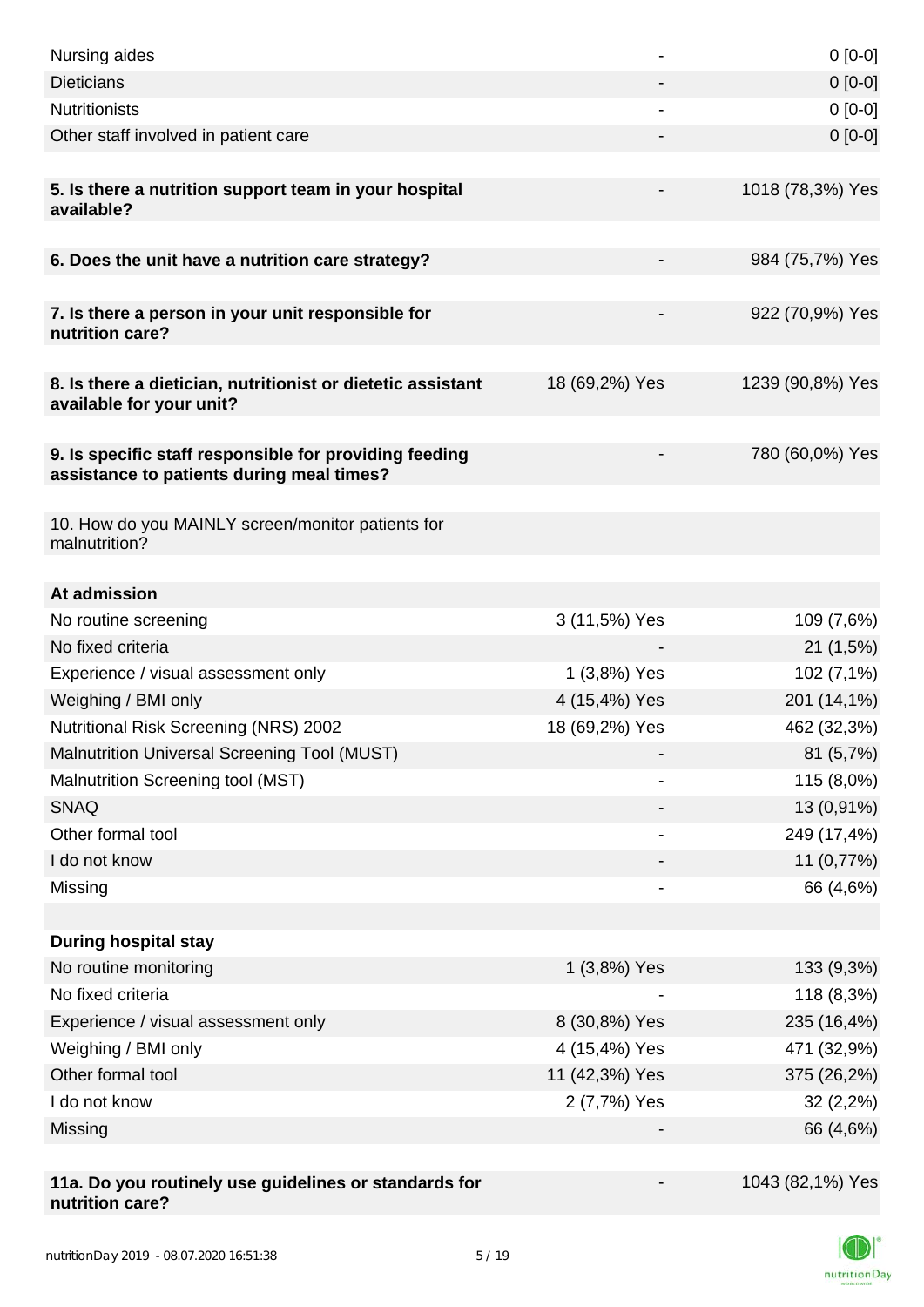| 11b. If yes, which one is mainly used?                            |             |
|-------------------------------------------------------------------|-------------|
| International guidelines                                          | 257 (24,6%) |
| National guidelines                                               | 166 (15,9%) |
| Standards on hospital level                                       | 378 (36,2%) |
| Standards on unit level                                           | 65 (6,2%)   |
| Individual patient nutrition care plans                           | 155 (14,9%) |
| Other                                                             | $11(1,1\%)$ |
| Missing                                                           | $11(1,1\%)$ |
|                                                                   |             |
| 12. What is routinely done in your unit for given patient groups? |             |
|                                                                   |             |

| Watchful waiting                                           |                          | 399 (27,9%) |
|------------------------------------------------------------|--------------------------|-------------|
| Discuss nutrition care activities during ward rounds       | $\overline{\phantom{0}}$ | 614 (42,9%) |
| Develop an individual nutrition care plan                  |                          | 720 (50,3%) |
| Initiate treatment / nutrition intervention                |                          | 820 (57,3%) |
| Consult a nutrition expert (dietician, nutritionist, etc.) |                          | 828 (57,9%) |
| Consult a medical professional                             |                          | 505 (35,3%) |
| Calculate energy requirements                              |                          | 652 (45,6%) |
| Calculate protein requirements                             |                          | 630 (44,1%) |
|                                                            |                          |             |

| Watchful waiting                                           | 280 (19,6%) |
|------------------------------------------------------------|-------------|
| Discuss nutrition care activities during ward rounds       | 675 (47,2%) |
| Develop an individual nutrition care plan                  | 792 (55,4%) |
| Initiate treatment / nutrition intervention                | 884 (61,8%) |
| Consult a nutrition expert (dietician, nutritionist, etc.) | 823 (57,6%) |
| Consult a medical professional                             | 579 (40,5%) |
| Calculate energy requirements                              | 763 (53,4%) |
| Calculate protein requirements                             | 745 (52,1%) |
|                                                            |             |

| <b>Every patient</b>                                       |             |
|------------------------------------------------------------|-------------|
| Watchful waiting                                           | 700 (49,0%) |
| Discuss nutrition care activities during ward rounds       | 358 (25,0%) |
| Develop an individual nutrition care plan                  | 250 (17,5%) |
| Initiate treatment / nutrition intervention                | 197 (13,8%) |
| Consult a nutrition expert (dietician, nutritionist, etc.) | 264 (18,5%) |
| Consult a medical professional                             | 307 (21,5%) |
| Calculate energy requirements                              | 186 (13,0%) |
| Calculate protein requirements                             | 168 (11,7%) |
|                                                            |             |

| <b>Never</b>   |  |
|----------------|--|
| ilew Indata Na |  |

**At risk**

**Malnourished**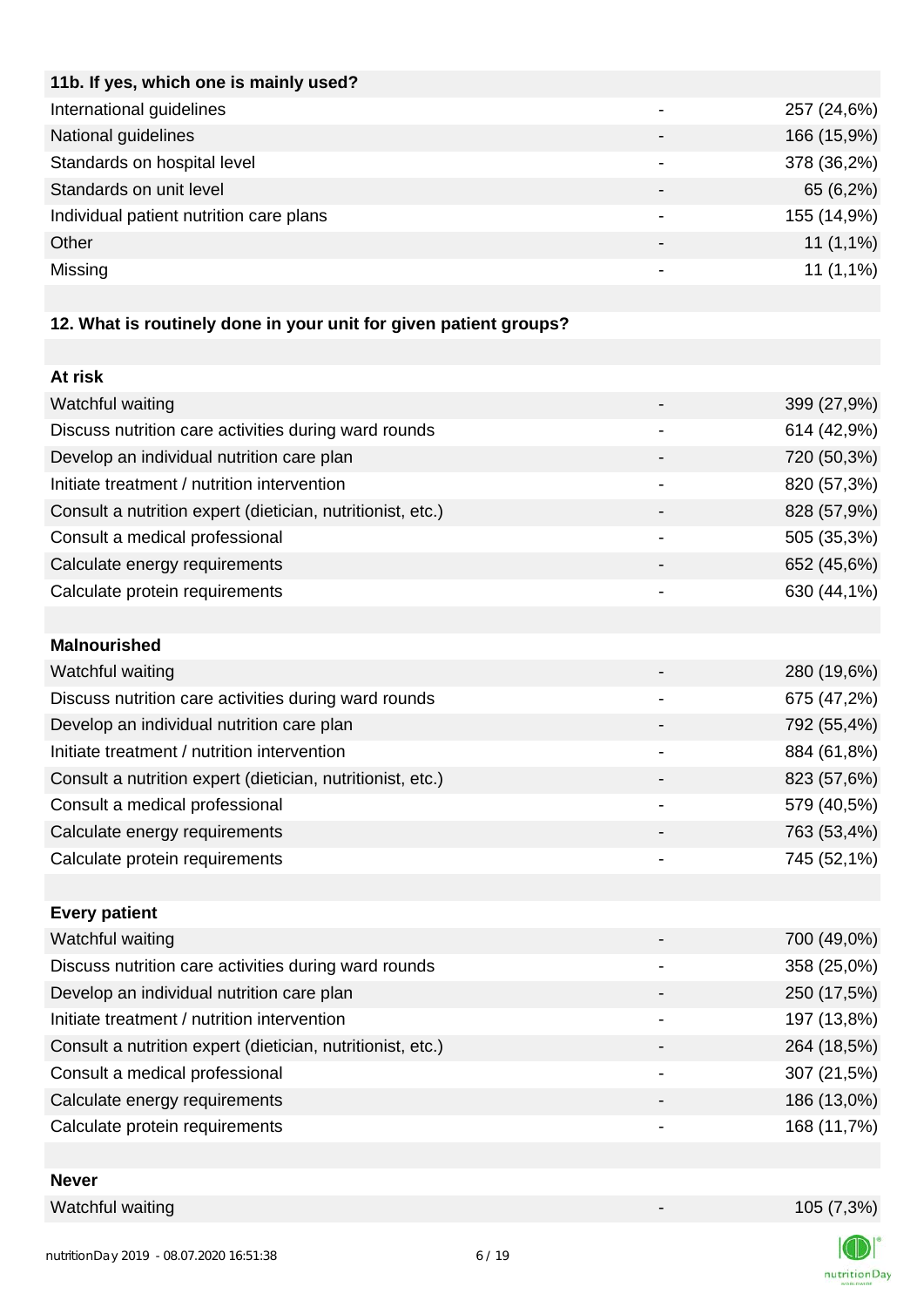| Discuss nutrition care activities during ward rounds               |                | 77 (5,4%)    |
|--------------------------------------------------------------------|----------------|--------------|
| Develop an individual nutrition care plan                          |                | 62 (4,3%)    |
| Initiate treatment / nutrition intervention                        | -              | 19 (1,3%)    |
| Consult a nutrition expert (dietician, nutritionist, etc.)         | -              | 20(1,4%)     |
| Consult a medical professional                                     | -              | 146 (10,2%)  |
| Calculate energy requirements                                      | -              | 141 (9,9%)   |
| Calculate protein requirements                                     |                | 165 (11,5%)  |
|                                                                    |                |              |
| I do not know                                                      |                |              |
| Watchful waiting                                                   |                | 71 (5,0%)    |
| Discuss nutrition care activities during ward rounds               | -              | 54 (3,8%)    |
| Develop an individual nutrition care plan                          |                | 41 (2,9%)    |
| Initiate treatment / nutrition intervention                        | -              | 34(2,4%)     |
| Consult a nutrition expert (dietician, nutritionist, etc.)         | -              | 33(2,3%)     |
| Consult a medical professional                                     |                | 86 (6,0%)    |
| Calculate energy requirements                                      |                | 65 (4,5%)    |
| Calculate protein requirements                                     |                | 71 (5,0%)    |
|                                                                    |                |              |
| 13. When do you routinely weigh your patients?                     |                |              |
| at admission                                                       | 16 (61,5%) Yes | 928 (64,9%)  |
| Within 24 hours                                                    | 9 (34,6%) Yes  | 210 (14,7%)  |
| Within 48 hours                                                    | 5 (19,2%) Yes  | 79 (5,5%)    |
| Within 72 hours                                                    | 1 (3,8%) Yes   | 39 (2,7%)    |
| Every week                                                         | 12 (46,2%) Yes | 627 (43,8%)  |
| Occasionally                                                       | 6 (23,1%) Yes  | 158 (11,0%)  |
| When requested                                                     | 8 (30,8%) Yes  | 728 (50,9%)  |
| At discharge                                                       | 1 (3,8%) Yes   | 67 (4,7%)    |
| Never                                                              | 1 (3,8%) Yes   | $17(1,2\%)$  |
| I do not know                                                      |                | 6(0,42%)     |
| No answer given                                                    | 3(16,7%)       | 69 (4,8%)    |
|                                                                    |                |              |
| 14. What do you do to support adequate food intake of patients?    |                |              |
| Offer additional meals or in between snacks                        | 23 (88,5%) Yes | 1096 (76,6%) |
| Offer meal choices                                                 | 21 (80,8%) Yes | 1055 (73,8%) |
| Offer different portion sizes                                      | 26 (100%) Yes  | 934 (65,3%)  |
| Consider food presentation                                         | 22 (84,6%) Yes | 502 (35,1%)  |
| Change food texture/consistency as needed                          | 22 (84,6%) Yes | 1175 (82,2%) |
| Consider patient problems with eating and drinking                 | 22 (84,6%) Yes | 1166 (81,5%) |
| Ensure that mealtimes are undisturbed/protected<br>mealtime policy | 12 (46,2%) Yes | 324 (22,7%)  |
| Promote positive eating environment                                | 21 (80,8%) Yes | 419 (29,3%)  |
| Consider cultural/religious preferences                            | 24 (92,3%) Yes | 903 (63,1%)  |
| Consider patient allergies / intolerances                          | 25 (96,2%) Yes | 1045 (73,1%) |
| Other                                                              | 1 (3,8%) Yes   | 103 (7,2%)   |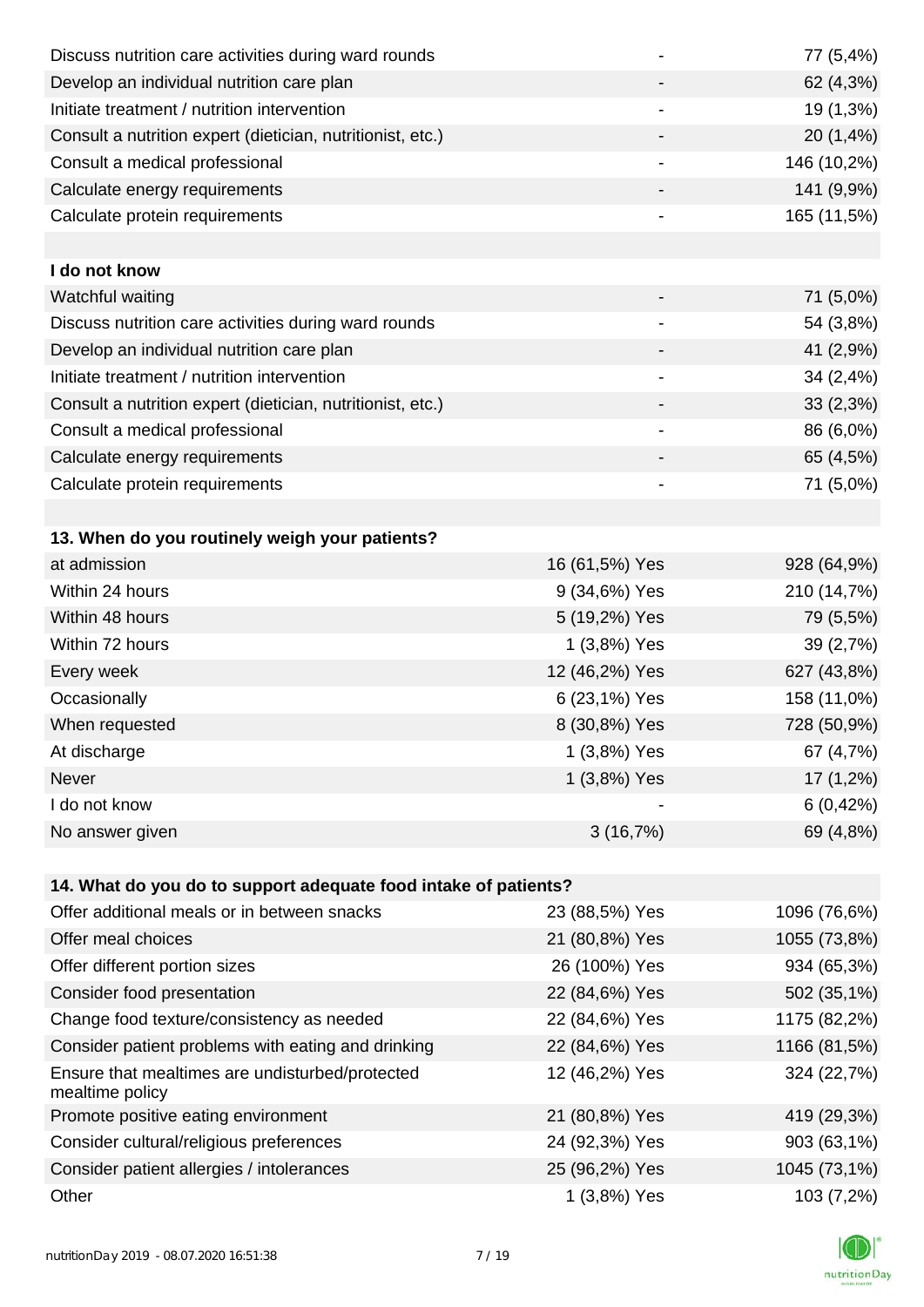| I do not know                                                                        |                | 26 (1,8%)                 |
|--------------------------------------------------------------------------------------|----------------|---------------------------|
| No answer given                                                                      |                | 67 (4,7%)                 |
|                                                                                      |                |                           |
| 15. Which nutrition-related standards or routine activities exist in your unit?      |                |                           |
| Nutrition training is available                                                      |                | 821 (57,4%)               |
| Reporting of nutrition related information to hospital<br>managers                   |                | 608 (42,5%)               |
| Quality indicators are recorded and reported to national<br>or regional level        |                | 448 (31,3%)               |
| Quality indicators are used for internal benchmarking                                |                | 513 (35,9%)               |
| Patient feedback about food and food service is collected<br>using a questionnaire   |                | 884 (61,8%)               |
| None                                                                                 | $\overline{a}$ | 41 (2,9%)                 |
| I do not know                                                                        |                | 61 (4,3%)                 |
| No answer given                                                                      | 26 (100%)      | 151 (10,6%)               |
|                                                                                      |                |                           |
| 16. At admission what is asked and documented?                                       |                |                           |
| Change in weight                                                                     |                | 1104 (77,2%)              |
| Eating habits/difficulties                                                           |                | 1041 (72,8%)              |
| Nutrition before admission                                                           |                | 823 (57,6%)               |
| None                                                                                 |                | 18 (1,3%)                 |
| I do not know                                                                        |                | 33(2,3%)                  |
| No answer given                                                                      | 26 (100%)      | 153 (10,7%)               |
|                                                                                      |                |                           |
| 17. On what forms is there a specific part about eating, nutrition or malnutrition?  |                |                           |
|                                                                                      |                |                           |
| a. Patient Record has a section for                                                  |                |                           |
| indicating if the patient is malnourished or at risk of<br>malnutrition              |                | 1037 (72,5%)              |
| nutrition treatment                                                                  | -              | 837 (58,5%)               |
| None                                                                                 |                | 65 (4,5%)                 |
| I do not know                                                                        |                |                           |
|                                                                                      |                | 42 (2,9%)                 |
|                                                                                      |                |                           |
| b. Discharge Letter                                                                  |                |                           |
| summarizes nutrition treatment received during stay                                  |                | 592 (41,4%)               |
| makes future nutrition-related recommendations                                       |                | 816 (57,1%)               |
| None                                                                                 |                | 137 (9,6%)                |
| I do not know                                                                        | -              | 128 (9,0%)                |
| 18. Do you provide brochures about malnutrition to<br>at risk/malnourished patients? |                | 519 (45,2%) Yes           |
|                                                                                      |                |                           |
| 19. Who filled in this sheet?                                                        |                |                           |
| <b>Head staff</b>                                                                    |                | 411 (28,7%)               |
| <b>Dietician</b>                                                                     |                | 717 (50,1%)               |
| <b>Nurse</b>                                                                         |                | 388 (27,1%)<br>$\sqrt{2}$ |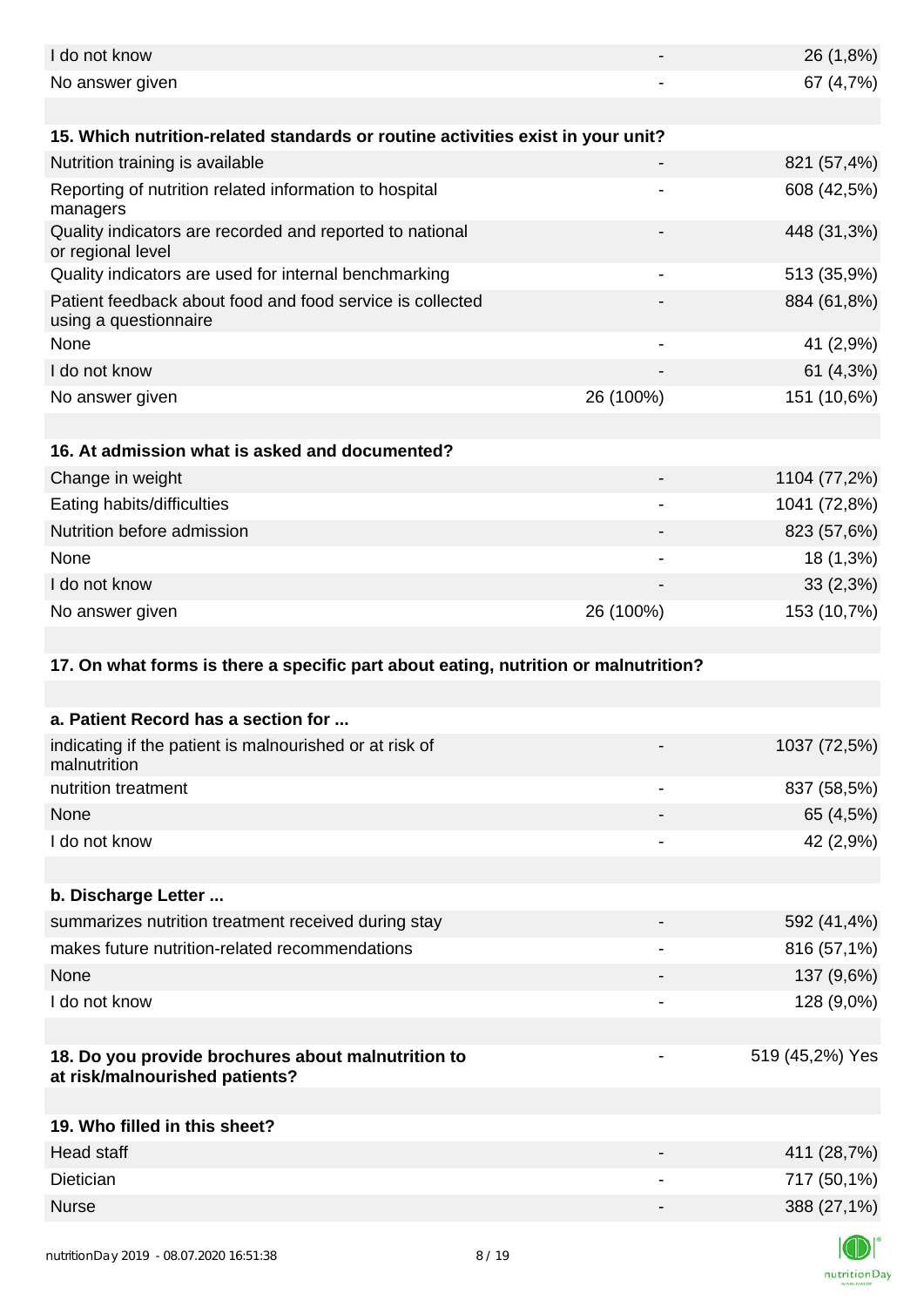| Physician            | $\,$                         | 175 (12,2%) |
|----------------------|------------------------------|-------------|
| Administrative staff | $\qquad \qquad \blacksquare$ | 13 (0,91%)  |
| Other                | $\,$                         | 71 (5,0%)   |
| None                 | $\overline{\phantom{0}}$     |             |
| I do not know        | $\,$                         | 15 (1,0%)   |

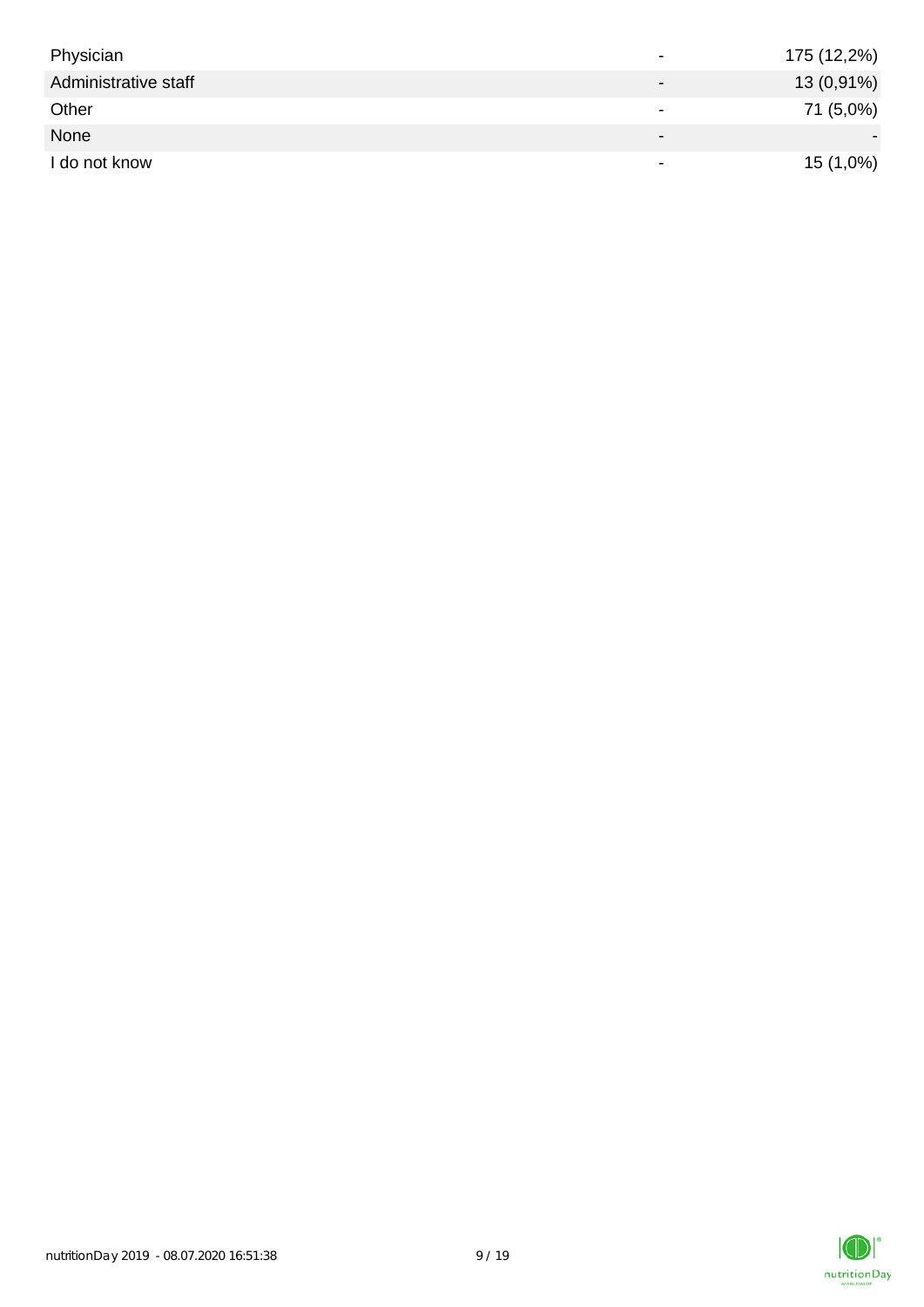|                                                                                         | <b>YOUR RESULTS</b> | <b>REFERENCE RESULTS</b> |
|-----------------------------------------------------------------------------------------|---------------------|--------------------------|
|                                                                                         |                     |                          |
| Total                                                                                   | 326                 | 27195                    |
| Age                                                                                     | 66 [50-76]          | 67 [53-78]               |
| Female                                                                                  | 148 (45,4%)         | 13525 (49,7%)            |
| Weight                                                                                  | $76,8 \pm 17,3$     | $69,9+18,9$              |
| Height                                                                                  | $172 + 9$           | $165 \pm 10$             |
| <b>BMI</b>                                                                              | $25,8+5,2$          | $25,5+5,9$               |
|                                                                                         |                     |                          |
| 1. This hospital admission was                                                          |                     |                          |
| planned                                                                                 | 155 (47,5%)         | 9881 (36,3%)             |
| an emergency                                                                            | 157 (48,2%)         | 14977 (55,1%)            |
| I do not know                                                                           | 14 (4,3%)           | 2337 (8,6%)              |
| No answer given                                                                         |                     |                          |
|                                                                                         |                     |                          |
| 2a. Diagnosis at admission                                                              |                     |                          |
| 0100 Infectious and parasitic diseases                                                  | 18 (5,5%)           | 2442 (9,0%)              |
| 0200 Neoplasms                                                                          | 66 (20,2%)          | 4873 (17,9%)             |
| 0300 Blood and bloodforming organs and the immune<br>mechanism                          | 14 (4,3%)           | 1724 (6,3%)              |
| 0400 Endocrine, nutritional and metabolic diseases                                      | 42 (12,9%)          | 3266 (12,0%)             |
| 0500 Mental health                                                                      | 60 (18,4%)          | 1218 (4,5%)              |
| 0600 Nervous system                                                                     | 30 (9,2%)           | 2493 (9,2%)              |
| 0700 Eye and adnexa                                                                     | 6(1,8%)             | 339 (1,2%)               |
| 0800 Ear and mastoid process                                                            | $1(0,31\%)$         | 172 (0,63%)              |
| 0900 Circulatory system                                                                 | 115 (35,3%)         | 5629 (20,7%)             |
| 1000 Respiratory system                                                                 | 28 (8,6%)           | 4217 (15,5%)             |
| 1100 Digestive system                                                                   | 60 (18,4%)          | 6840 (25,2%)             |
| 1200 Skin and subcutaneous tissue                                                       | 18 (5,5%)           | 1244 (4,6%)              |
| 1300 Musculoskeletal system and connective tissue                                       | 56 (17,2%)          | 4246 (15,6%)             |
| 1400 Genitourinary system                                                               | 34 (10,4%)          | 2809 (10,3%)             |
| 1500 Pregnancy, childbirth and the puerperium                                           |                     | 222 (0,82%)              |
| 1600 Conditions originating in the perinatal period                                     |                     | 36 (0,13%)               |
| 1700 Congenital/chromosomal abnormalities                                               | $3(0,92\%)$         | 52 (0,19%)               |
| 1800 Symptoms, signs, abnormal clinical/lab findings                                    | $1(0,31\%)$         | 1319 (4,9%)              |
| 1900 Injury, poisoning                                                                  | 7(2,1%)             | 724 (2,7%)               |
| 2000 External causes of morbidity and mortality (e.g.<br>transport accidents, assaults) | $10(3,1\%)$         | 671 (2,5%)               |
| 2100 Factors influencing health status and contact with<br>health services              | $5(1,5\%)$          | 990 (3,6%)               |
| No answer given                                                                         |                     |                          |

## **3. Which conditions/comorbidities does this patient have?**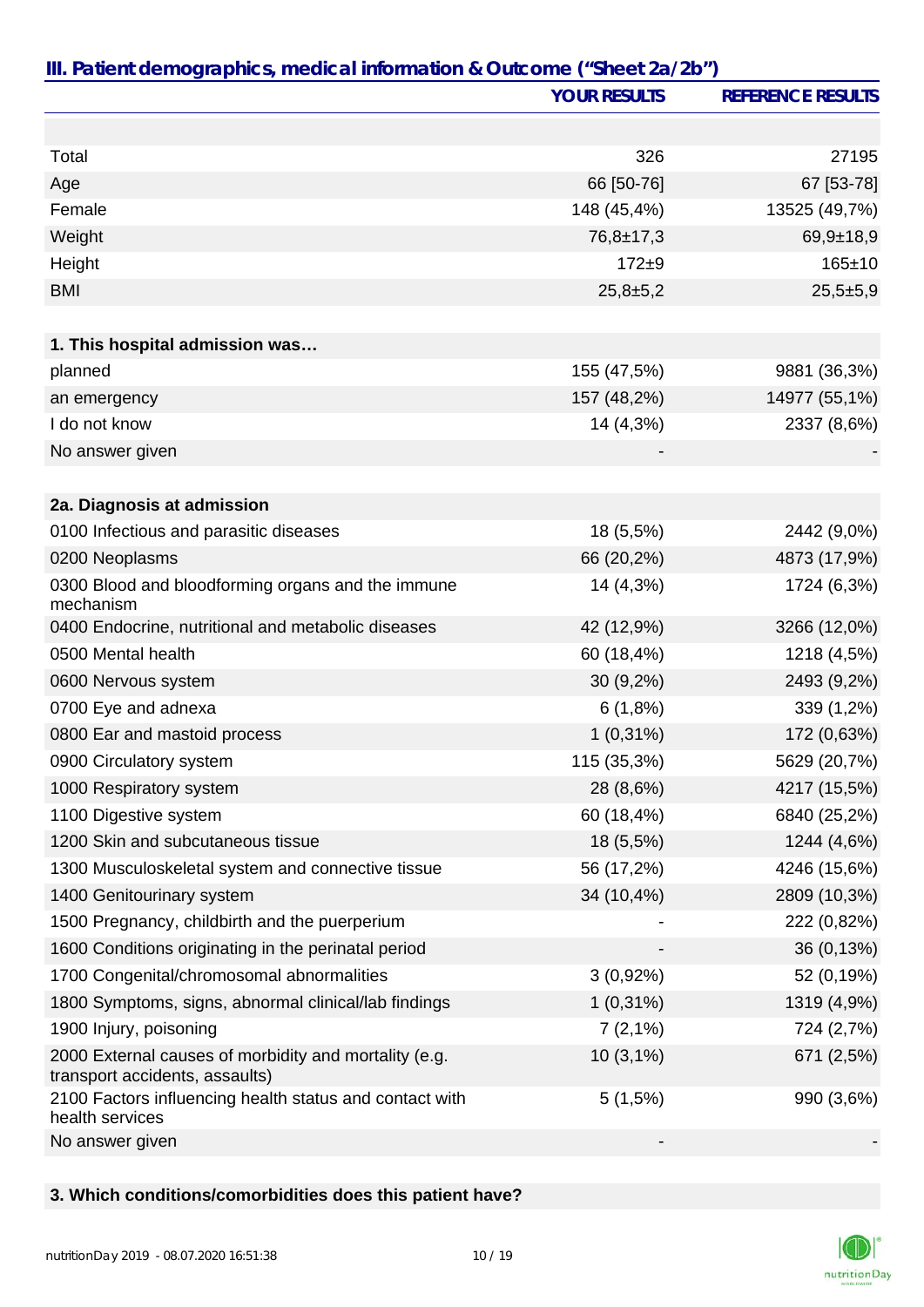| Cardiac insufficiency                                         | 43 (13,3%)               | 5264 (21,3%)  |
|---------------------------------------------------------------|--------------------------|---------------|
| Myocardial infarction                                         | 33 (10,2%)               | 1338 (5,5%)   |
| Chronic lung disease                                          | 35 (10,7%)               | 3466 (14,1%)  |
| Cerebral vascular disease                                     | 25 (7,7%)                | 2274 (9,3%)   |
| Peripheral vascular disease                                   | 33 (10,1%)               | 2842 (11,6%)  |
| Chronic liver disease                                         | 14 (4,3%)                | 1477 (6,1%)   |
| Chronic kidney disease                                        | 14 (4,3%)                | 2817 (11,6%)  |
| <b>Diabetes</b>                                               | 43 (13,2%)               | 5968 (24,2%)  |
| Cancer                                                        | 78 (24,0%)               | 5709 (23,2%)  |
| Infection                                                     | 32(9,8%)                 | 3578 (14,6%)  |
| Dementia                                                      | 8(2,5%)                  | 1229 (5,1%)   |
| Major depressive disorder                                     | 23 (7,1%)                | 1233 (5,1%)   |
| Other chronic mental disorder                                 | 38 (11,7%)               | 1229 (5,1%)   |
| Other chronic disease                                         | 64 (19,7%)               | 6369 (25,9%)  |
| None                                                          | 78 (23,9%)               | 4869 (17,9%)  |
|                                                               |                          |               |
| 4a. Previous operation during this hospital stay              |                          |               |
| Yes, planned                                                  | -                        | 5304 (19,5%)  |
| Yes, acute                                                    |                          | 1634 (6,0%)   |
| <b>No</b>                                                     |                          | 17917 (65,9%) |
| I do not know                                                 |                          | 313 (1,2%)    |
| Missing                                                       | 326 (100%)               | 2027 (7,5%)   |
|                                                               |                          |               |
| Days since operation                                          |                          | $3[1-11]$     |
|                                                               |                          |               |
| 4b. Planned operation during this hospital stay               |                          |               |
| Yes, today or tomorrow                                        |                          | 1998 (7,3%)   |
| Yes, later                                                    |                          | 1411 (5,2%)   |
| No                                                            |                          | 19908 (73,2%) |
| I do not know                                                 |                          | 1082 (4,0%)   |
| Missing                                                       | 326 (100%)               | 2796 (10,3%)  |
|                                                               |                          |               |
| 5. Previous ICU admission during this hospital stay?<br>(Yes) | $\overline{\phantom{a}}$ | 2731 (10,6%)  |
|                                                               |                          |               |
| 6. Is this patient terminally ill?                            |                          | 1729 (6,4%)   |
|                                                               |                          |               |
| 7. Fluid status                                               |                          |               |
| Normal                                                        | 206 (63,2%)              | 20820 (76,6%) |
| Overloaded                                                    | 25 (7,7%)                | 1466 (5,4%)   |
| Dehydrated                                                    | 13 (4,0%)                | 1298 (4,8%)   |
| I do not know                                                 | 82 (25,2%)               | 3611 (13,3%)  |
| Missing                                                       |                          |               |

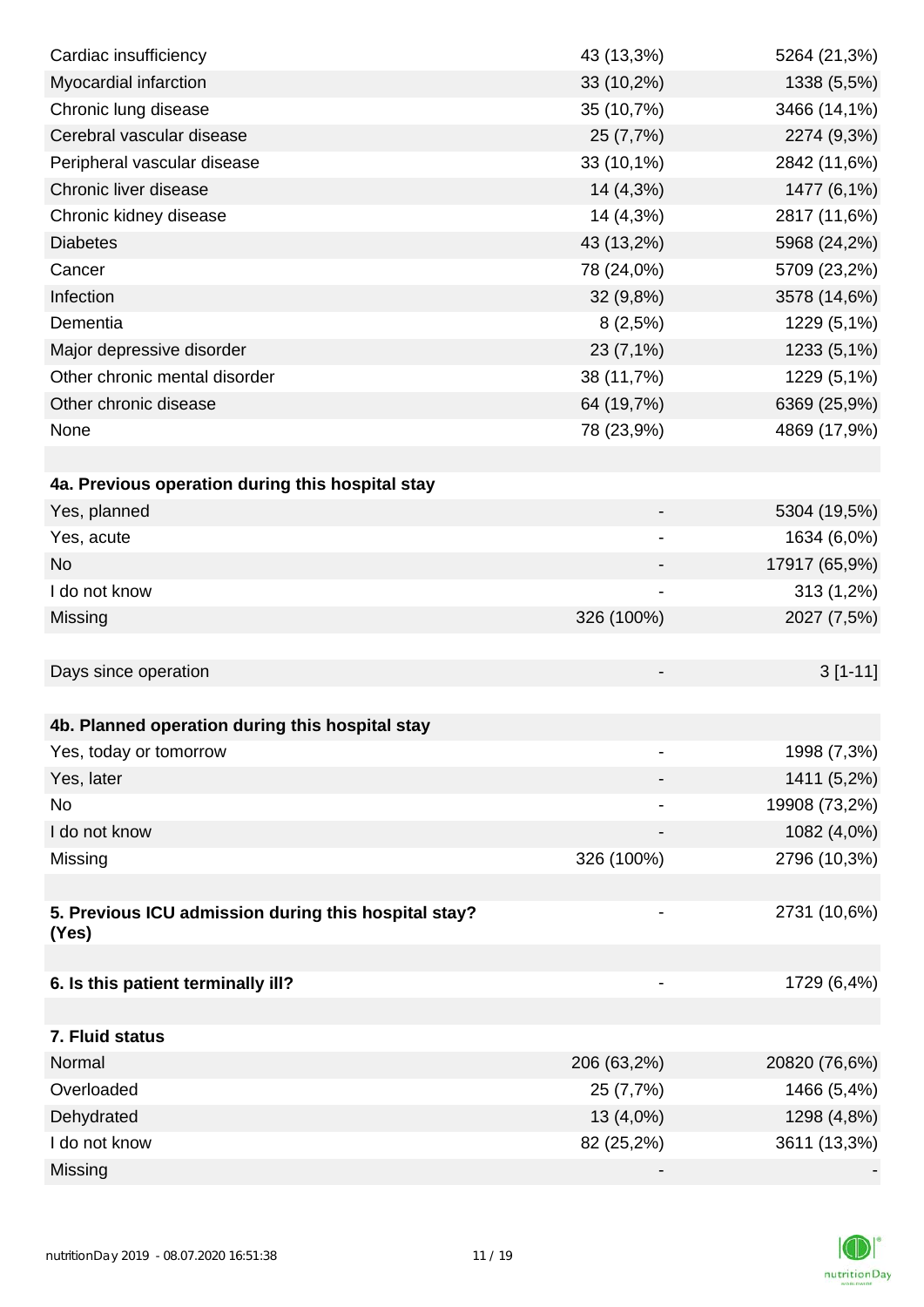| 8. Number of different medications planned                                               |                |               |
|------------------------------------------------------------------------------------------|----------------|---------------|
| Oral                                                                                     | $\overline{a}$ | $5[2-8]$      |
| Other                                                                                    |                | $2[1-4]$      |
|                                                                                          |                |               |
| 9. Was this patient identified as malnourished or at risk of malnutrition?               |                |               |
| Malnourished                                                                             | $17(5,2\%)$    | 3264 (12,0%)  |
| At risk                                                                                  | 49 (15,0%)     | 4856 (17,9%)  |
| <b>No</b>                                                                                | 201 (61,7%)    | 16820 (61,8%) |
| I do not know                                                                            | 59 (18,1%)     | 2255 (8,3%)   |
| Missing                                                                                  |                |               |
|                                                                                          |                |               |
| 10. IV Fluids                                                                            |                |               |
| Electrolyte solution (NaCl, Ringers lactate, etc)                                        |                | 9496 (34,9%)  |
| 5% Glucose solution                                                                      |                | 2615 (9,6%)   |
|                                                                                          |                |               |
| 11. Number of ONS drinks planned                                                         | -              | $0[0-0]$      |
|                                                                                          |                |               |
| 12. Nutrition intake                                                                     |                |               |
| Regular hospital food                                                                    | 301 (92,3%)    | 15788 (58,1%) |
| Fortified/enriched hospital food                                                         | 16 (4,9%)      | 3133 (11,5%)  |
| Protein/energy supplement (e.g. ONS drinks)                                              | $30(9,2\%)$    | 4012 (14,8%)  |
| <b>Enteral nutrition</b>                                                                 | $2(0,61\%)$    | 1315 (4,8%)   |
| Parenteral nutrition                                                                     | 14 (4,3%)      | 1286 (4,7%)   |
| Special diet                                                                             | 14 (4,3%)      | 8834 (32,5%)  |
| None                                                                                     | 5(1,5%)        | 1283 (4,7%)   |
|                                                                                          |                |               |
| 13a. All lines and Tubes                                                                 |                |               |
| <b>Central Venous</b>                                                                    |                | 2360 (9,2%)   |
| Peripheral venous access                                                                 |                | 12501 (48,7%) |
| Nasogastric                                                                              |                | 680 (2,6%)    |
| Nasojejunal                                                                              |                | 135 (0,53%)   |
| Nasoduadenal                                                                             | -              | 99 (0,39%)    |
| Enterostoma                                                                              |                | 126 (0,49%)   |
| Percutaneous endoscopy/surgical gastrostomy                                              |                | 234 (0,91%)   |
| Percutaneous endoscopy/surgical jejunostomy                                              |                | 95 (0,37%)    |
| None                                                                                     | 326 (100,0%)   | 12303 (45,2%) |
|                                                                                          |                |               |
| 13b. Were there complications with nutrition related lines<br>and tubes since admission? |                |               |
| Yes, previously                                                                          |                | 362 (1,3%)    |
| Yes, ongoing                                                                             |                | 227 (0,83%)   |
| <b>No</b>                                                                                |                | 21227 (78,1%) |
| I do not know                                                                            |                | 2312 (8,5%)   |
| Missing                                                                                  | 326 (100%)     | 3067 (11,3%)  |

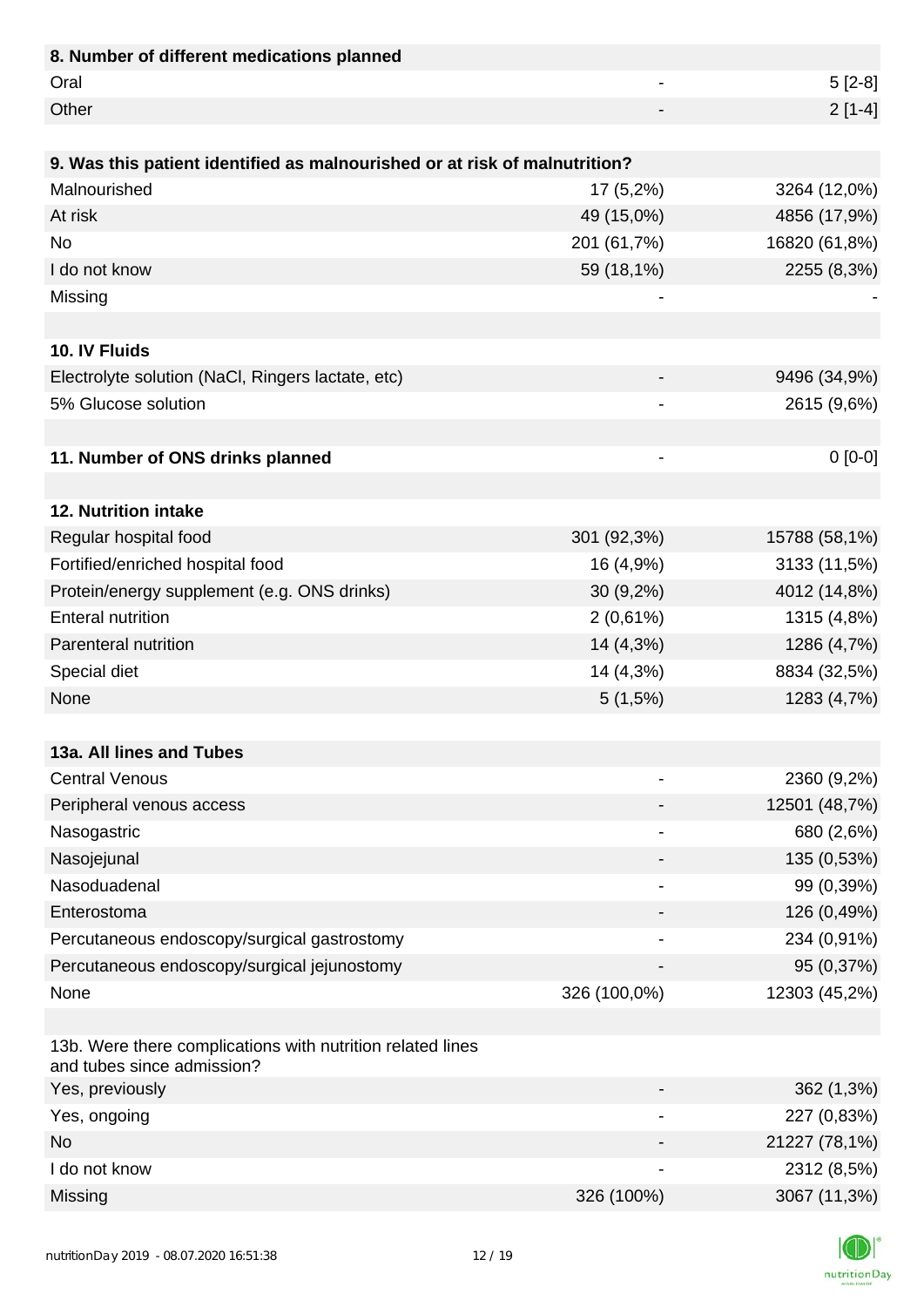| 14. Please indicate if any of the following was done for this patient since admission |                          |               |
|---------------------------------------------------------------------------------------|--------------------------|---------------|
| Energy requirements were determined                                                   |                          | 9593 (37,3%)  |
| Protein requirements were determined                                                  |                          | 8543 (33,3%)  |
| Food/Nutrition intake was recorded in the patient record                              |                          | 11079 (43,1%) |
| Nutrition treatment plan was developed                                                |                          | 9042 (35,2%)  |
| Nutrition expert was consulted                                                        |                          | 9313 (36,3%)  |
| Malnutrition status is recorded in the patient record                                 |                          | 8238 (32,1%)  |
| None                                                                                  |                          |               |
|                                                                                       |                          |               |
| 15a. Energy goal                                                                      |                          |               |
| $< 500$ kcal                                                                          |                          | 1046 (3,8%)   |
| 500-999 kcal                                                                          |                          | 269 (0,99%)   |
| 1000-1499 kcal                                                                        |                          | 2400 (8,8%)   |
| 1500-1999 kcal                                                                        | $\overline{\phantom{a}}$ | 8218 (30,2%)  |
| >=2000 kcal                                                                           |                          | 2704 (9,9%)   |
| Not determined                                                                        |                          | 8749 (32,2%)  |
| I do not know                                                                         |                          | 2265 (8,3%)   |
| Missing                                                                               | 326 (100%)               | 1544 (5,7%)   |
|                                                                                       |                          |               |
| 15b. Energy intake                                                                    |                          |               |
| < 500 kcal                                                                            |                          | 1697 (6,2%)   |
| 500-999 kcal                                                                          |                          | 1257 (4,6%)   |
| 1000-1499 kcal                                                                        |                          | 3424 (12,6%)  |
| 1500-1999 kcal                                                                        |                          | 5999 (22,1%)  |
| >=2000 kcal                                                                           |                          | 1448 (5,3%)   |
| Not determined                                                                        |                          | 8533 (31,4%)  |
| I do not know                                                                         |                          | 3276 (12,0%)  |
| Missing                                                                               | 326 (100%)               | 1561 (5,7%)   |
|                                                                                       |                          |               |
| 16. Since admission, this patient's health status has                                 |                          |               |
| Improved                                                                              |                          | 12837 (47,2%) |
| Deteriorated                                                                          |                          | 1433 (5,3%)   |
| Remained the same                                                                     |                          | 7057 (25,9%)  |
| This patient has just been admitted                                                   |                          | 1699 (6,2%)   |
| I do not know                                                                         |                          | 2663 (9,8%)   |
| Missing                                                                               | 326 (100%)               | 1506 (5,5%)   |
|                                                                                       |                          |               |
| Length of hospital stay (days)                                                        | 11 [6-19]                | 12 [6-23]     |
|                                                                                       |                          |               |
| <b>Outcome Code</b>                                                                   |                          |               |
| 1= Still in the hospital                                                              | $30(9,2\%)$              | 2601 (9,6%)   |
| 2= Transferred to another hospital                                                    | 23 (7,1%)                | 571 (2,1%)    |
| 3= Transferred to long term care                                                      | 27 (8,3%)                | 1107 (4,1%)   |
| putrition Day 2010         00         07 2020 14:51:29                                | 12/10                    |               |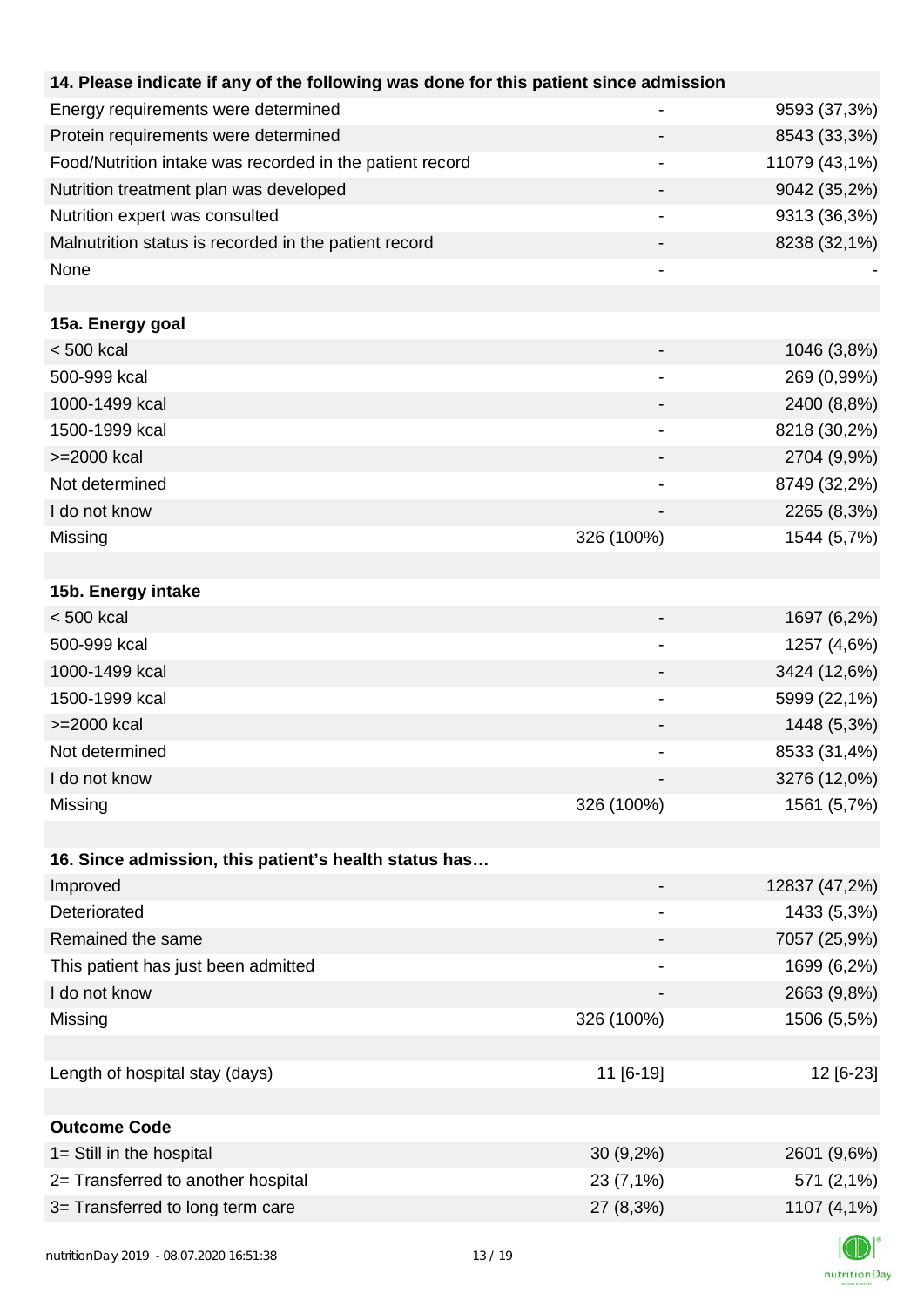| 4= Rehabilitation                    | $3(0,92\%)$ | 1222 (4,5%)   |
|--------------------------------------|-------------|---------------|
| 5= Discharged home                   | 237 (72,7%) | 20149 (74,1%) |
| $6 = Death$                          | $3(0,92\%)$ | 845 (3,1%)    |
| $7 =$ Others                         | $3(0,92\%)$ | 507 (1,9%)    |
| Missing                              |             | 193 (0,71%)   |
|                                      |             |               |
| Readmitted since ND                  |             |               |
| $1 = No$                             | 226 (77,1%) | 18115 (75,8%) |
| 2= Yes, same hospital planned        | $15(5,1\%)$ | 1637 (6,9%)   |
| 3= Yes, same hospital unplanned      | 28 (9,6%)   | 1465 (6,1%)   |
| 4= Yes, different hospital planned   | 8(2,7%)     | 112 (0,47%)   |
| 5= Yes, different hospital unplanned | 8(2,7%)     | 112 (0,47%)   |
| 6= Unknown                           |             | 796 (3,3%)    |
| Missing                              | 8(2,7%)     | 1597 (6,7%)   |

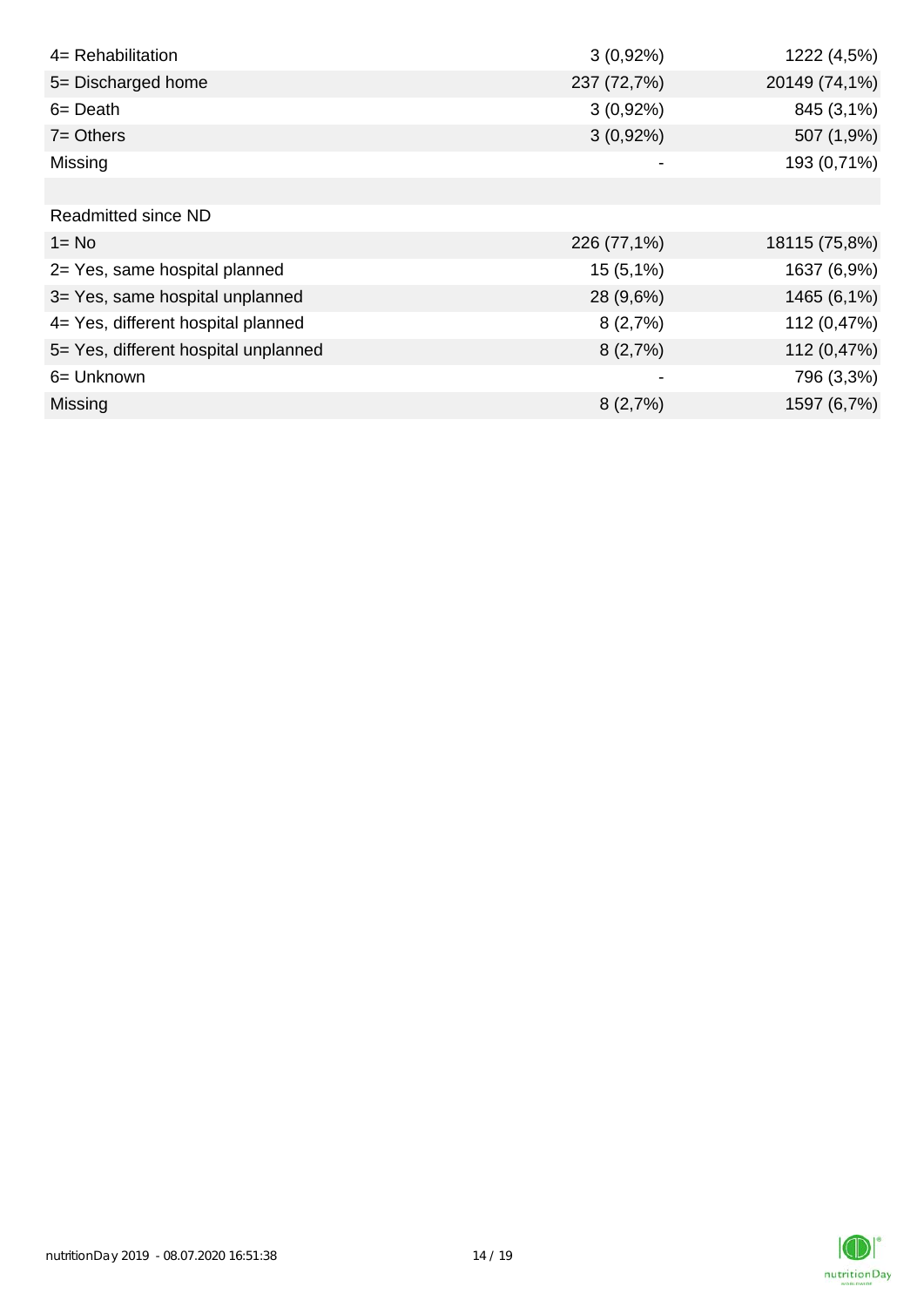|                                                                                   | <b>YOUR RESULTS</b>          | <b>REFERENCE RESULTS</b> |
|-----------------------------------------------------------------------------------|------------------------------|--------------------------|
|                                                                                   |                              |                          |
| 1. What are your typical dietary habits?                                          |                              |                          |
| No special dietary habits                                                         |                              | 17526 (66,5%)            |
| I am vegetarian                                                                   |                              | 510 (1,9%)               |
| I adhee to a vegan diet                                                           |                              | 193 (0,73%)              |
| I eat gluten-free diet                                                            |                              | 244 (0,93%)              |
| I avoid added sugars                                                              |                              | 3934 (14,9%)             |
| I avoid carbohydrates                                                             |                              | 1502 (5,7%)              |
| I eat a low fat-diet                                                              |                              | 2899 (11,0%)             |
| I am lactose intolerant                                                           |                              | 946 (3,6%)               |
| Other special diet due to intolerances/allergies                                  |                              | 469 (1,8%)               |
| Other                                                                             |                              | 1854 (7,0%)              |
| No answer given                                                                   | 326 (100%)                   | 1891 (7,2%)              |
|                                                                                   |                              |                          |
| 2. Where did you live before your current hospital admission?                     |                              |                          |
| At home                                                                           | $\qquad \qquad \blacksquare$ | 22025 (83,6%)            |
| In a nursing home or other live-in facility                                       |                              | 836 (3,2%)               |
| I was transferred from another hospital                                           | -                            | 1411 (5,4%)              |
| Other                                                                             |                              | 374 (1,4%)               |
| Missing                                                                           | 326 (100%)                   | 1694 (6,4%)              |
| 3. In general, are you able to walk?                                              |                              |                          |
| Yes                                                                               |                              | 16014 (60,8%)            |
| Yes, with someone's help                                                          |                              | 2580 (9,8%)              |
| Yes, independently using a cane, walker, or crutches                              |                              | 3466 (13,2%)             |
| No, I have a wheelchair                                                           |                              | 1033 (3,9%)              |
| No, I am bedridden                                                                |                              | 1462 (5,6%)              |
| Missing                                                                           | 326 (100%)                   | 1785 (6,8%)              |
|                                                                                   |                              |                          |
| 4. In general, how would you say your health is?                                  |                              |                          |
| Very good                                                                         |                              | 1854 (7,0%)              |
| Good                                                                              |                              | 8966 (34,0%)             |
| Fair                                                                              |                              | 9409 (35,7%)             |
| Poor                                                                              |                              | 3513 (13,3%)             |
| Very poor                                                                         |                              | 824 (3,1%)               |
| Missing                                                                           | 326 (100%)                   | 1774 (6,7%)              |
|                                                                                   |                              |                          |
| 5. Over the last 12 months prior to your current hospital admission approximately |                              |                          |
| how many times have you seen a doctor?                                            |                              | $5[2-10]$                |
| how many times have you been admitted to the                                      |                              | $1[0-2]$                 |

… how many times have you been admitted to the hospital (Emergency room, any ward)?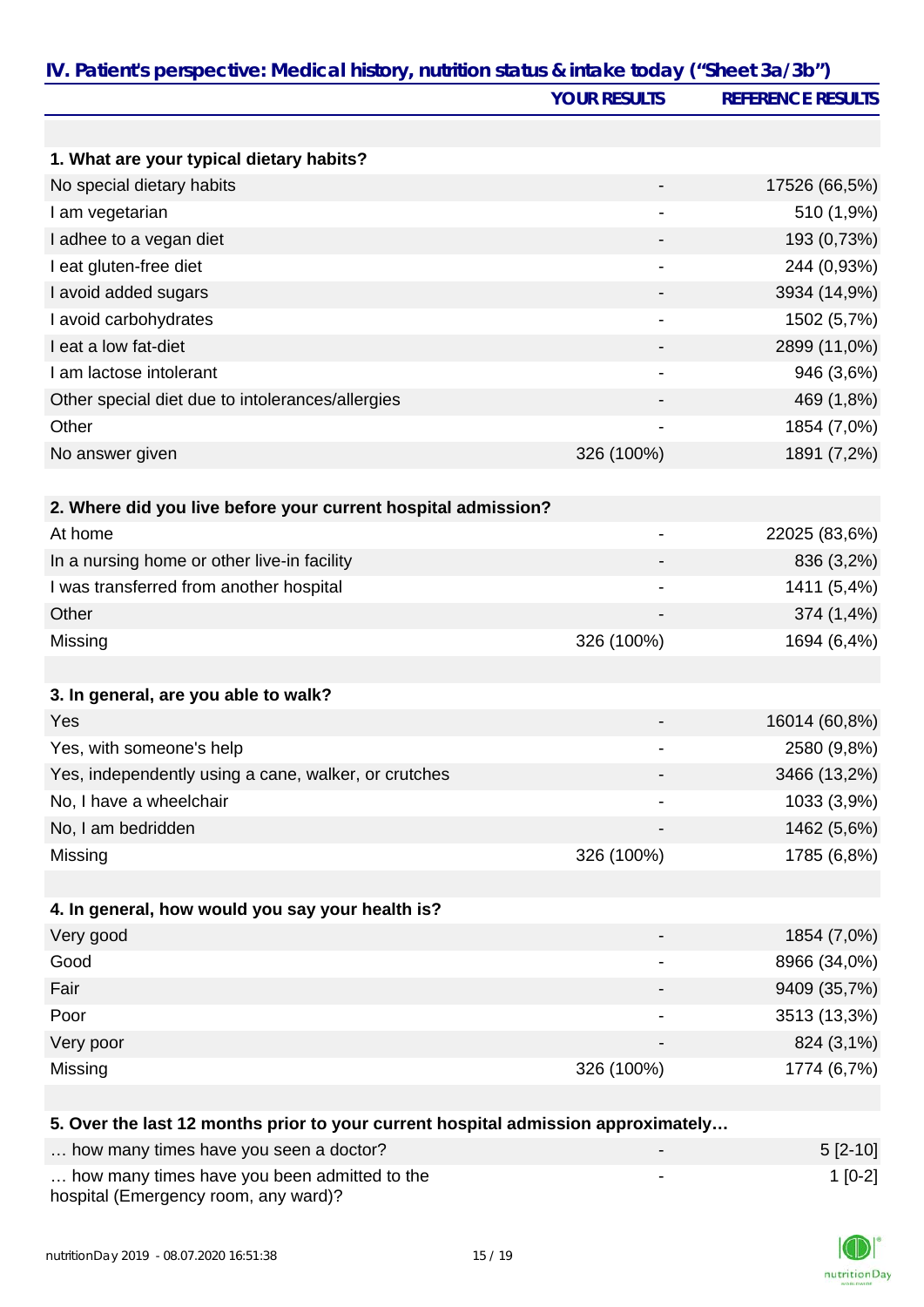| 6. How many different medications do you take routinely each day (prior to hospitalisation)? |                              |               |  |
|----------------------------------------------------------------------------------------------|------------------------------|---------------|--|
| $1 - 2$                                                                                      |                              | 4936 (18,7%)  |  |
| $3-5$                                                                                        |                              | 6672 (25,3%)  |  |
| More than 5                                                                                  | $\qquad \qquad \blacksquare$ | 7906 (30,0%)  |  |
| None                                                                                         |                              | 3926 (14,9%)  |  |
| I do not know                                                                                |                              | 1077 (4,1%)   |  |
| Missing                                                                                      | 326 (100%)                   | 1823 (6,9%)   |  |
|                                                                                              |                              |               |  |
| 7. Do you have health insurance?                                                             |                              |               |  |
| Yes, private insurance only                                                                  |                              | 4253 (16,1%)  |  |
| Yes, public insurance only                                                                   |                              | 12350 (46,9%) |  |
| Yes, both                                                                                    | $\overline{\phantom{a}}$     | 3229 (12,3%)  |  |
| None                                                                                         |                              | 2938 (11,2%)  |  |
| I prefer not to answer                                                                       | -                            | 1314 (5,0%)   |  |
| Missing                                                                                      | 326 (100%)                   | 2256 (8,6%)   |  |
|                                                                                              |                              |               |  |
| 8. What was your weight 5 years ago?                                                         |                              | 72 [60-85]    |  |
| I do not know                                                                                |                              | 6267 (23,8%)  |  |
|                                                                                              |                              |               |  |
| 9a. Have you lost weight within the last 3 months?                                           |                              |               |  |
| Yes, intentionally                                                                           | 28 (8,6%)                    | 2468 (9,4%)   |  |
| Yes, unintentionally                                                                         | 115 (35,3%)                  | 10065 (38,2%) |  |
| No, my weight stayed the same                                                                | 143 (43,9%)                  | 7869 (29,9%)  |  |
| No, I gained weight                                                                          | 28 (8,6%)                    | 2857 (10,8%)  |  |
| I do not know                                                                                | 12(3,7%)                     | 2512 (9,5%)   |  |
| Missing                                                                                      |                              | 569 (2,2%)    |  |
|                                                                                              |                              |               |  |
| 9b. If yes, how many kg did you lose?                                                        | $5[3-8]$                     | $6[4-10]$     |  |
| I do not know                                                                                | 28 (19,6%)                   | 1997 (15,9%)  |  |
|                                                                                              |                              |               |  |
| 10. Did you know about your hospitalisation two days                                         |                              | 9602 (40,6%)  |  |
| before admission? (Yes)                                                                      |                              |               |  |
|                                                                                              |                              |               |  |
| 11. Please indicate if you                                                                   |                              |               |  |
| were weighed at admission                                                                    | $\overline{\phantom{a}}$     | 14112 (57,4%) |  |
| were informed about your nutrition status                                                    |                              | 8364 (34,3%)  |  |
| were informed about nutrition care options                                                   |                              | 7769 (31,9%)  |  |
| received special nutrition care                                                              |                              | 7463 (30,7%)  |  |
|                                                                                              |                              |               |  |

| 12. How well have you eaten in the week before you were admitted to the hospital? |             |               |
|-----------------------------------------------------------------------------------|-------------|---------------|
| More than normal                                                                  | $7(2,1\%)$  | 1163 (4,4%)   |
| Normal                                                                            | 204 (62,6%) | 15832 (60,4%) |

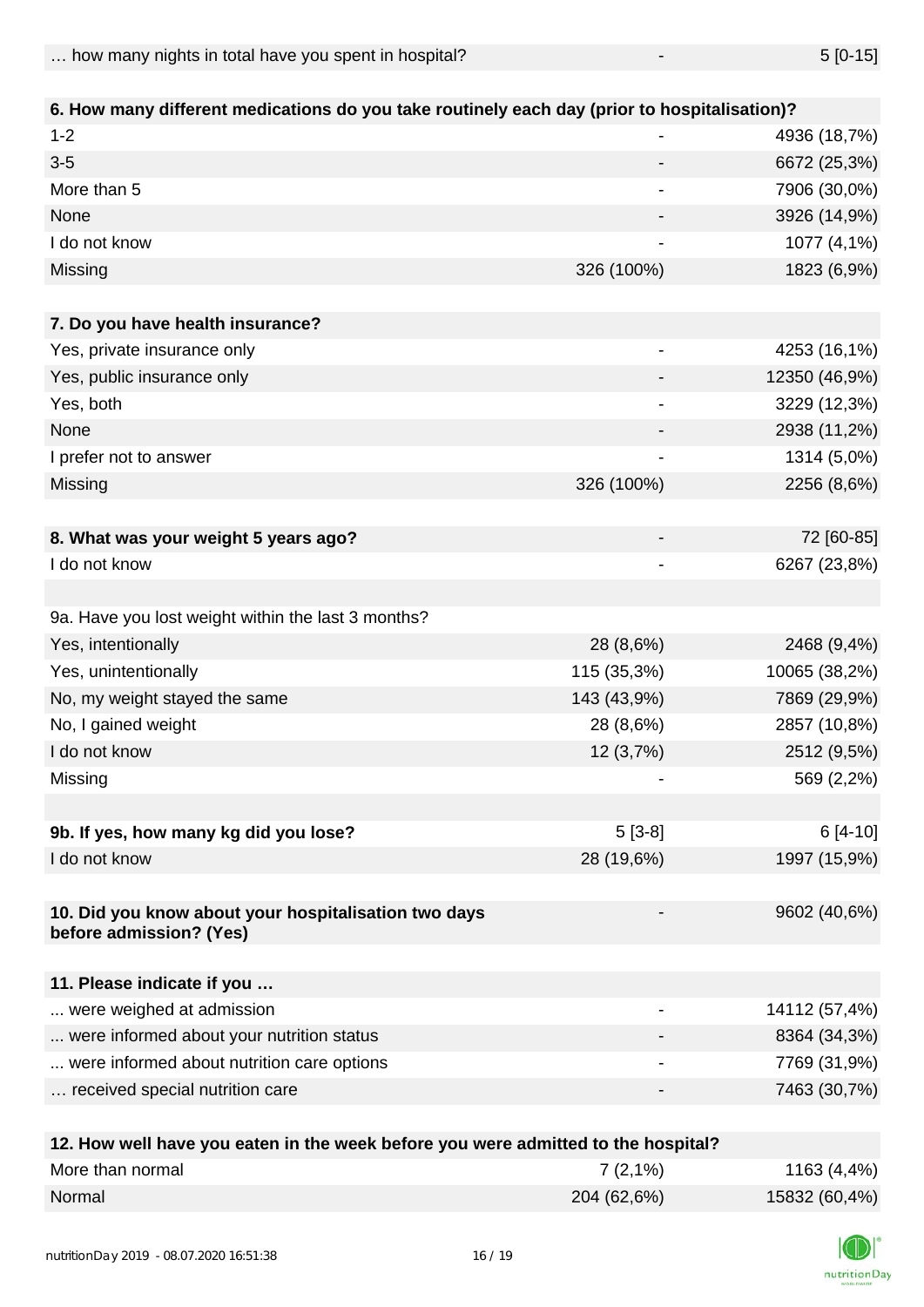| About 3/4 of normal                                                            | 53 (16,3%)                   | 2728 (10,4%)  |
|--------------------------------------------------------------------------------|------------------------------|---------------|
| About half of normal                                                           | $37(11,3\%)$                 | 3287 (12,5%)  |
| About a quarter to nearly nothing                                              | 23 (7,1%)                    | 2496 (9,5%)   |
| I do not know                                                                  | $1(0,31\%)$                  | 264 (1,0%)    |
| Missing                                                                        | $1(0,31\%)$                  | 443 (1,7%)    |
|                                                                                |                              |               |
| 13. In general, how satisfied are you with the food at the hospital?           |                              |               |
| Very satisfied                                                                 |                              | 6066 (23,1%)  |
| Somewhat satisfied                                                             |                              | 8166 (31,2%)  |
| <b>Neutral</b>                                                                 |                              | 4867 (18,6%)  |
| <b>Dissatisfied</b>                                                            | $\overline{\phantom{a}}$     | 2103 (8,0%)   |
| Very dissatisfied                                                              | $\overline{\phantom{a}}$     | 726 (2,8%)    |
| I do not know                                                                  | $\overline{\phantom{a}}$     | 2021 (7,7%)   |
| Missing                                                                        | 326 (100%)                   | 2264 (8,6%)   |
|                                                                                |                              |               |
| 14. Did you get any help with eating TODAY?                                    |                              |               |
| Yes, from family or friends                                                    |                              | 2448 (9,3%)   |
| Yes, from hospital staff                                                       |                              | 1670 (6,4%)   |
| <b>No</b>                                                                      |                              | 19193 (73,2%) |
| I do not know                                                                  |                              | 302 (1,2%)    |
| Missing                                                                        | 326 (100%)                   | 2600 (9,9%)   |
| 15. Were you able to eat without interruption TODAY?<br>(Yes)                  |                              | 17231 (74,2%) |
| 16a. Please indicate how much hospital food you ate for lunch or dinner TODAY: |                              |               |
| About all                                                                      | 153 (46,9%)                  | 12095 (46,1%) |
| 1/2                                                                            | 56 (17,2%)                   | 6486 (24,7%)  |
| 1/4                                                                            | 45 (13,8%)                   | 3353 (12,8%)  |
| Nothing                                                                        | 71 (21,8%)                   | 3130 (11,9%)  |
| Missing                                                                        | $1(0,31\%)$                  | 1149 (4,4%)   |
|                                                                                |                              |               |
| 16b. The portion size of the meal I ordered TODAY was                          |                              |               |
| Standard                                                                       | $\qquad \qquad \blacksquare$ | 15979 (61,0%) |
| Smaller                                                                        |                              | 2367 (9,0%)   |
| Larger                                                                         | $\overline{\phantom{a}}$     | 1119 (4,3%)   |
| I do not know                                                                  |                              | 2429 (9,3%)   |
| Missing                                                                        | 326 (100%)                   | 4319 (16,5%)  |
|                                                                                |                              |               |
| 17. If you did not eat everything of your meal, please tell us why:            |                              |               |
| I did not like the type of food offered                                        | 17 (9,9%)                    | 2061 (15,9%)  |
| I did not like the smell/taste of the food                                     |                              |               |
|                                                                                | 3(1,7%)                      | 1569 (12,1%)  |
| The food did not fit my cultural/religious preferences                         |                              | 143 (1,1%)    |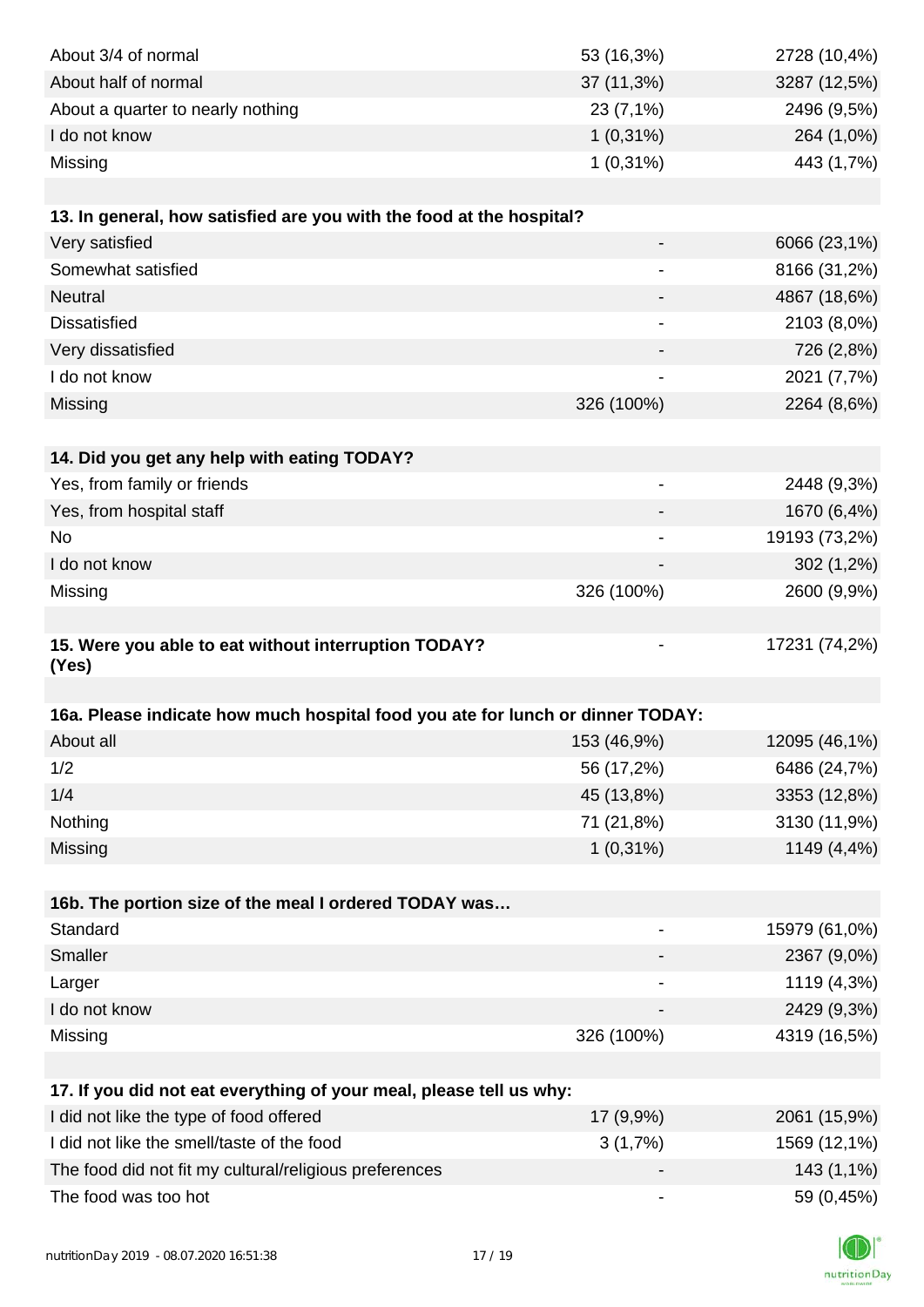|                          | 296 (2,3%)   |
|--------------------------|--------------|
| $\overline{\phantom{a}}$ | 96 (0,74%)   |
| 25 (14,5%)               | 2205 (17,0%) |
| 60 (34,9%)               | 3830 (29,5%) |
| $9(5,2\%)$               | 761 (5,9%)   |
| 13 (7,6%)                | 1427 (11,0%) |
| 20 (11,6%)               | 1029 (7,9%)  |
| $9(5,2\%)$               | 789 (6,1%)   |
| $\overline{\phantom{0}}$ | 208 (1,6%)   |
| 30 (17,4%)               | 1289 (9,9%)  |
| $4(2,3\%)$               | 766 (5,9%)   |
|                          | 139 (1,1%)   |
| 41 (23,8%)               | 1829 (14,1%) |
|                          |              |

#### **18. Enter the number of glasses/cups of the drinks you consumed in the last 24 hours**

| Water                                                               |                          | $3[2-5]$     |
|---------------------------------------------------------------------|--------------------------|--------------|
| Tea                                                                 |                          | $1[0-2]$     |
| Coffee                                                              |                          | $1[1-2]$     |
| <b>Milk</b>                                                         |                          | $1[0-1]$     |
| Fruit juice                                                         |                          | $1[0-2]$     |
| Soft drinks                                                         |                          | $0[0-1]$     |
| Nutrition drink                                                     |                          | $0[0-1]$     |
| Other                                                               |                          | $0[0-1]$     |
|                                                                     |                          |              |
| 19a. Did you eat any food apart from hospital food<br><b>TODAY?</b> |                          | 6580 (28,9%) |
|                                                                     |                          |              |
| 19b. If yes, what did you eat?                                      |                          |              |
| Sweet snacks                                                        | $\overline{\phantom{a}}$ | 1928 (29,3%) |
| Salty snacks                                                        |                          | 749 (11,4%)  |
| Homemade food                                                       |                          | 963 (14,6%)  |
| <b>Fruits</b>                                                       | -                        | 2551 (38,8%) |
| Dairy products                                                      |                          | 724 (11,0%)  |
| Food delivered/restaurant                                           |                          | 293 (4,5%)   |
| Sandwich                                                            |                          | 421 (6,4%)   |
| Other                                                               |                          | 1042 (15,8%) |
|                                                                     |                          |              |

| 20. How has your food intake changed since your hospital admission? |                          |               |  |  |
|---------------------------------------------------------------------|--------------------------|---------------|--|--|
| Increased                                                           |                          | 3706 (14,1%)  |  |  |
| Decreased                                                           |                          | 7774 (29,7%)  |  |  |
| Stayed the same                                                     |                          | 10331 (39,4%) |  |  |
| I do not know                                                       | $\overline{\phantom{0}}$ | 1690 (6,4%)   |  |  |
| Missing                                                             | 326 (100%)               | 2712 (10,3%)  |  |  |